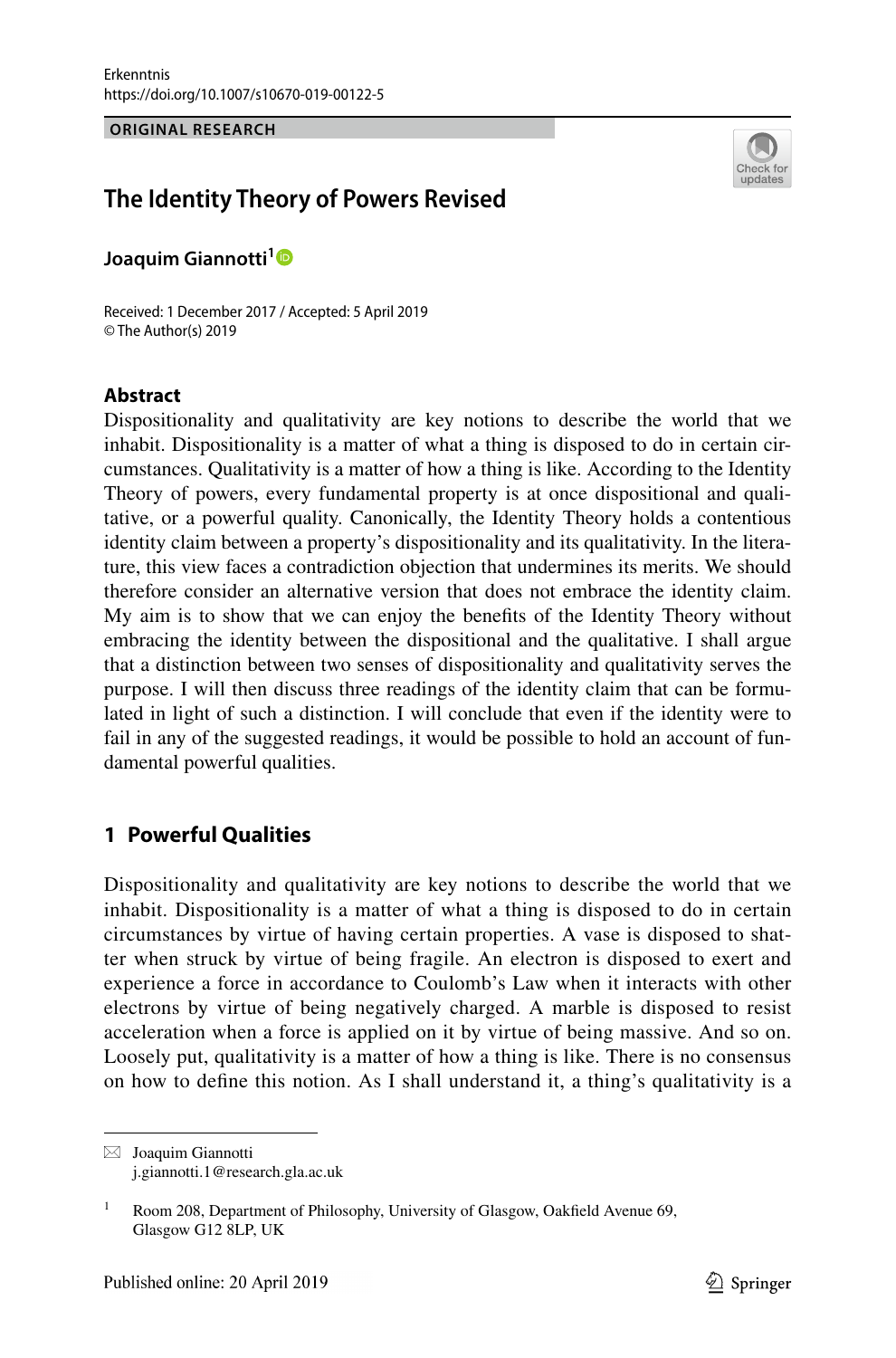matter of its qualities (Strawson [2008](#page-18-0), p. 278; Heil [2010](#page-18-1), p. 70). In turn, a thing's qualities are actual properties that it possesses (Heil [2012,](#page-18-2) p. 59). Albeit contentious, examples of qualities are shape and colour properties such as that of being spherical and being cerulean.

In the interest of capturing adequately how things are, any satisfactory conception of fundamental properties ought to accommodate both dispositionality and qualitativity. Two conceptions refect the distinction between these notions: dispositional properties and categorical ones.

Dispositional properties are essentially powerful. Namely, they essentially dispose their bearers to bring about a characteristic manifestation in a characteristic circumstance (Bird [2007a](#page-17-0), p. 45). A classic example of a dispositional property is charge. In virtue of being charged, a particle is disposed to exert and experience an electric force when it interacts with other charged particles. Categorical properties are essentially qualitative: to have them is a matter of how a thing is like. For instance, having a distinctive arrangement of carbon atoms is a categorical property of a diamond; it is how the diamond is like. Call *Dispositionalism* the view that all fundamental properties are dispositional, or powers (Mumford [2006;](#page-18-3) Bird [2007a](#page-17-0)). Call *Categoricalism* the view that all fundamental properties are categorical, or qualities (Lewis [1986](#page-18-4); Armstrong [1997\)](#page-17-1). In contrast, *mixed views* hold that some fundamental properties are dispositional while others are categorical (Molnar [2003](#page-18-5); Ellis [2001](#page-18-6), [2002,](#page-18-7) [2012\)](#page-18-8).

Some participants in the debate endorse the mutual exclusivity of dispositional and categorical properties. For example, Alexander Bird claims that "to say that a property is categorical is to deny that is necessarily dispositional" [\(2007a,](#page-17-0) pp. 66–67). Elsewhere, he says that "by defnition, therefore, a property cannot be both a potency [power] and a categorical property [quality]" (Bird [2007b,](#page-17-2) p. 514). In similar vein, David Armstrong claims that categorical properties have a "nature that is self-contained, distinct from the powers that they bestow", while the nature of dispositional properties is "exhausted by the powers it bestow" ([1997](#page-17-1), p. 69). According to such a conception, qualities are non-dispositional properties.

Proponents of the *powerful qualities view*, whose leading representatives are Martin [\(1993a](#page-18-9), [2008](#page-18-10)) and Heil ([2003,](#page-18-11) [2012](#page-18-2)), believe that we need a conception of properties that does not bifurcate the dispositional and the qualitative in order to capture the world as we fnd it. The powerful qualities theorist disputes the mutual exclusivity of dispositionality and qualitativity. For example, Heil says that the categorical–dispositional distinction, "despite its comfortable familiarity, is deeply fawed" (Heil [2003](#page-18-11), p. 118). Instead Martin claims that:

Dispositionality and qualitativity are correlative, complementary, inseparable, and covariant when they are displayed in their intrinsic and irreducible form at the level of the fner interstices of nature. (Martin [2008,](#page-18-10) p. 64).

The powerful qualities theorist conceives of qualities as actual properties of their bearers. For example, Heil takes qualities to be "here and now, actual, not merely potential, features of the objects of which they are qualities" ([2012](#page-18-2), p. 59). Elsewhere, he says the "ways things *are* are qualities" (Heil [2010,](#page-18-1) p. 70). In similar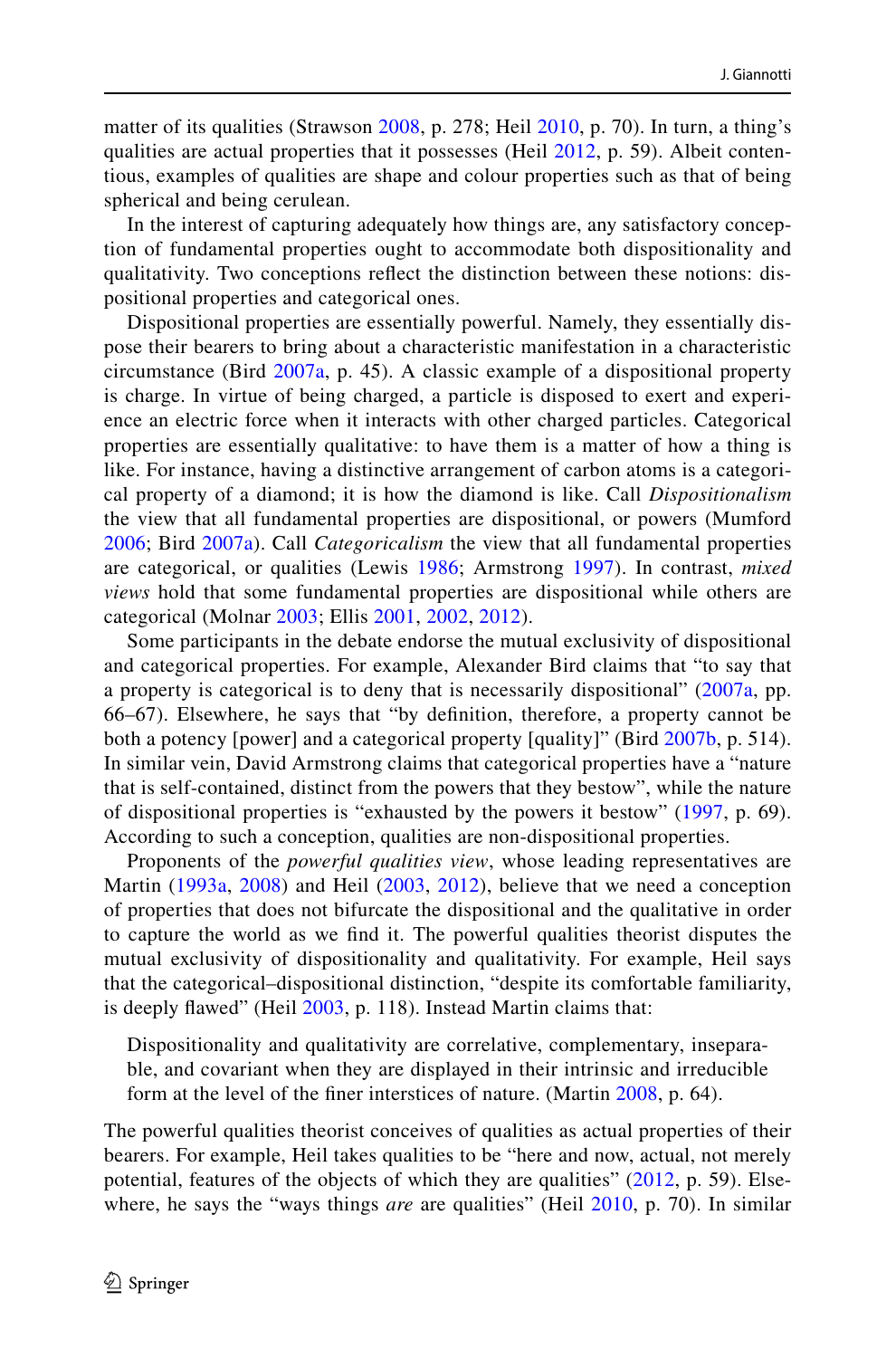vein, Galen Strawson claims that "all being is categorical [i.e. qualitative] because that's what it is to be!" (Strawson [2008,](#page-18-0) p. 278). According to such a conception, to be a quality is to be an actual property of a bearer. For example, a vase's fragility is its disposition to shatter and also one of its actual properties. Therefore, the vases' fragility would be also a quality. A consequence of this conception is that every actual property is a quality. Yet we should not fear that this generates an unlovely proliferation of powerful qualities. The version of powerful qualities that I am considering is a doctrine about *fundamental,* or *sparse properties*. For present purposes, we can think of sparse properties as those whose sharing makes for objective similarities among things, they are highly specifc, their classes or sets are not entirely miscellaneous and suffice to "characterise things completely and without redundancy" (Lewis [1986,](#page-18-4) p. 60). Sparse properties carve reality at its joints, so to speak. The powerful qualities theorist who endorses this version is not committed to the view that all actual properties are powerful qualities.

Two reasons motivate the powerful qualities view. First, at least some properties of our world appear to be both dispositional *and* qualitative in character. Consider mass and charge, two putative fundamental properties. In virtue of having a certain mass, a particle is disposed to generate a gravitational force. But having a certain mass is also a qualitative feature of a particle. By having a certain mass, a particle has a certain quantity of matter. This is a "here and now, actual, not merely potential" feature that particle has by virtue of possessing a certain mass (Heil [2012,](#page-18-2) p. 59). By being charged, a particle is disposed to produce an electromagnetic force. At the same time, by being charged, an object has a certain quantity of charge. This is a way that particle is occurrently by virtue of being charged.

Second, the powerful qualities theorist contends that both Dispositionalism and Categoricalism run into difficulties (Heil [2003,](#page-18-11) pp. 92–96, 102–105, 116–117). By contrast, the powerful qualities view escapes two standard objections against Dispositionalism and Categoricalism respectively. I will briefy illustrate these objections in what follows.

Let us consider frstly the standard objection against Dispositionalism. It is often argued that an ontology of nothing but pure powers, or purely dispositional properties lacks of sufficient actuality: particulars pass pure powers around and yet never take "a journey from potency to act" (Armstrong [1997](#page-17-1), p. 80). This worry does not threaten the powerful qualities theorist. As I illustrated, the powerful qualities theorist thinks of the qualitative in terms of "here and now, actual, not merely potential" properties of an object (Heil [2012,](#page-18-2) p. 59). Thus a powerful quality empowers a bearer in a distinctive way and, simultaneously, is one of its actual properties.

Before illustrating the objection against Categoricalism, it is worth noting that the alleged superiority of the powerful qualities view with respect to Dispositionalism can be questioned. For example, Taylor [\(2018](#page-18-12)) argues that the dispositionalist could conceive of powers as actual properties in the same fashion of the powerful qualities theorist. This raises the question of whether there is a real distinction between the powerful qualities view and Dispositionalism. One might be worried that if both pure powers and powerful qualities are qualitative in the sense of being actual properties, then the powerful qualities view and Dispositionalism amount to the same view. An exhaustive discussion of this issue would require a separate investigation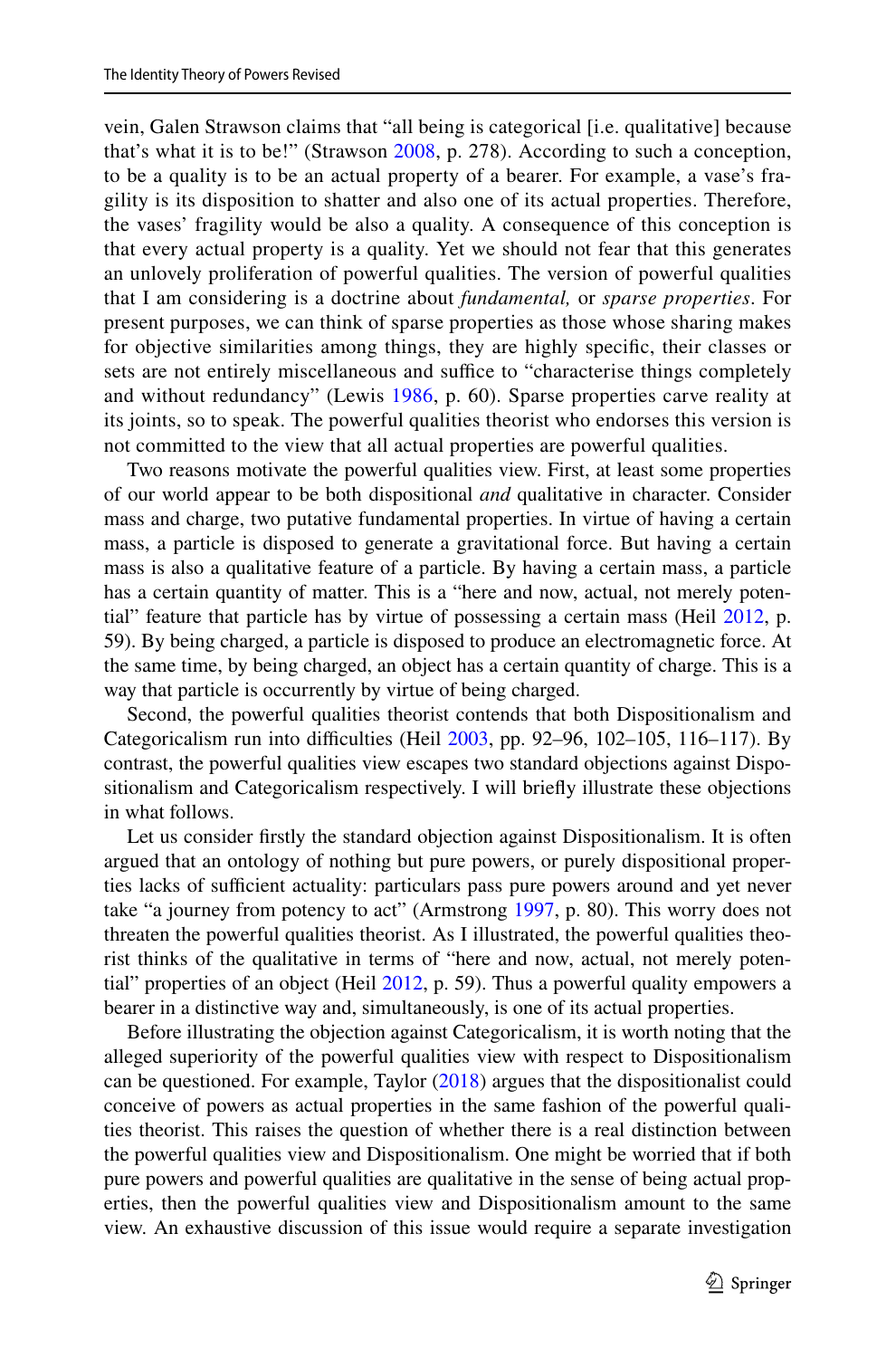(see Taylor [2018](#page-18-12) for a more detailed discussion). However, it is worth fagging that the powerful qualities theorist can argue that powerful qualities and pure powers are distinct kinds of property in spite of being both qualitative. It is the "dual nature" of a powerful quality that makes it dispositional and qualitative (Martin and Heil [1999](#page-18-13), p. 46; Martin [2008](#page-18-10), p. 45). In contrast, a pure power has a powerful but not qualitative nature. A pure power has qualitativity only derivatively, in virtue of its dispositional nature. Thus powerful qualities and pure powers appear to be distinct by virtue of having a diferent nature.

Now let us consider to the standard objection against Categoricalism. It is often argued that Dispositionalism is preferable over Categoricalism because the latter leads us to a troublesome commitment to "quidditism". In the literature, philosophers use "quidditism" and "quiddity" in diferent ways and mean diferent things with these terms. It is therefore unclear what quidditism entails. Here I take it to be the view that every property has an intrinsic non-dispositional feature that uniquely individuates it (Lewis  $2009$ ; Smith  $2016$  $2016$  $2016$ , p. 251).<sup>1</sup> An objection against quiddities so conceived is that they are unknowable. Our knowledge of properties is restricted to the roles they play, or occupy. Among these, there are dispositional roles as well. But it is one thing to know that a role is played and another is to know what property plays a certain role. It is one thing, for instance, to know that there is a property that plays the charge role. It is another thing to know what property plays the charge role. If what individuates a property is a non-dispositional quiddity, then knowledge of that property's dispositional role leaves us in the dark about its nature. While not everyone believe that this is a worrisome consequence (e.g. Lewis [2009\)](#page-18-14), the powerful qualities theorist avoids this problem. Like the dispositionalist, she partly indi-viduates (and therefore identifies) properties by their dispositionality.<sup>[2](#page-3-1)</sup>

On the powerful qualities view, "every [fundamental] property of a concrete spatio-temporal object is simultaneously qualitative and dispositional", or a *powerful quality* (Heil [2003](#page-18-11), p. 111). That is, all fundamental properties are powerful qualities (Martin [2008](#page-18-10), p. 33, p. 64). In its canonical version, the powerful qualities view is committed to a distinctive identity claim between a property's dispositionality and its qualitativity. This version is known as the *Identity Theory* of powers (Heil [2003,](#page-18-11) p.  $111$ ).<sup>[3](#page-3-2)</sup>

In the literature, the Identity Theory faces the charge of contradiction (Armstrong [2005](#page-17-3), p. 315; Bird [2007b,](#page-17-2) p. 514; Barker [2013,](#page-17-4) p. 649). If the contradiction objection

<span id="page-3-0"></span><sup>&</sup>lt;sup>1</sup> There is much discussion on whether we should posit quiddities, whether they are metaphysically distinct from their properties, and whether they exist. Those in favour of quiddities argue that we need to accept them because the dispositionality of a property does not warrant their individuation and identifcation. For an overview on quidditism, see Smith ([2016\)](#page-18-15).

<span id="page-3-1"></span> $2 \text{ In a recent paper, Taylor (2018) argues that we can raise the property individual to the object of the paper.}$  $2 \text{ In a recent paper, Taylor (2018) argues that we can raise the property individual to the object of the paper.}$  $2 \text{ In a recent paper, Taylor (2018) argues that we can raise the property individual to the object of the paper.}$ both Dispositionalism and the canonical version of powerful qualities. As it will become clear in due course, the powerful qualities theorist has a way to resist this objection.

<span id="page-3-2"></span><sup>&</sup>lt;sup>3</sup> It is worth noting that Martin's early version of powerful qualities [\(1993a](#page-18-9), 184; [1993b](#page-18-16), p. 519) is a twosided view of properties. On this view, properties have a dispositional side and a qualitative one. By contrast, Heil [\(2003](#page-18-11), [2010,](#page-18-1) [2012](#page-18-2)) has always endorsed the identity claim between the dispositional and the qualitative. Martin abandons the two-sided view of powerful qualities and embraces the Identity Theory in his joint work with Heil (cf. Martin and Heil [1999,](#page-18-13) pp. 46–47). Martin ([2008\)](#page-18-10) is an identity theorist.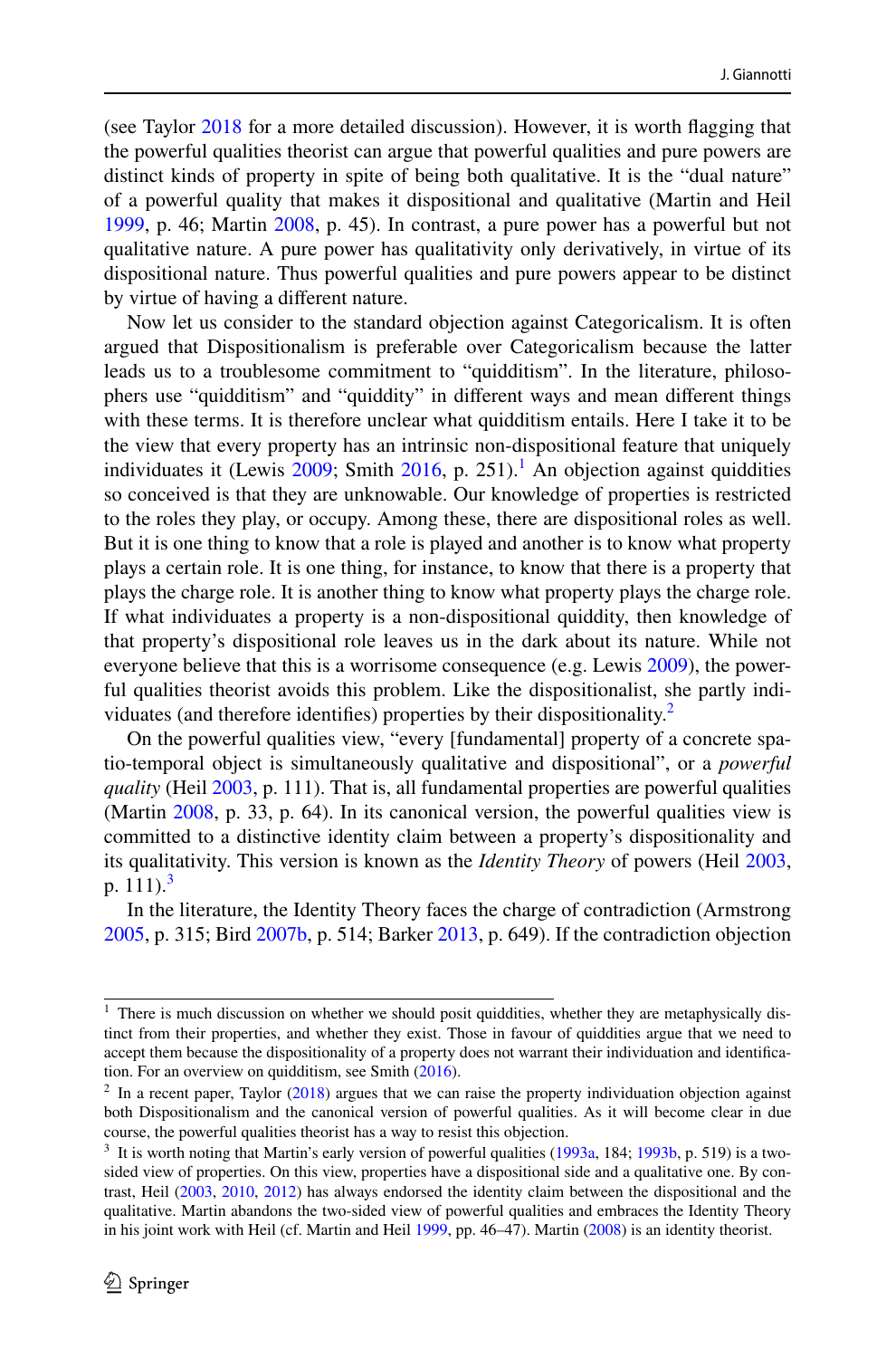is sound, it poses a fatal threat to the canonical version of powerful qualities view and its merits. We should therefore investigate whether the contradiction objection is sound and whether it is possible to articulate an alternative account of powerful qualities that is not committed to the identity claim between the dispositional and the qualitative. My aim in this paper is to show that it is possible to enjoy the benefts of the powerful qualities view without embracing the identity claim. To put it diferently, I will show that there is room for an account of powerful qualities that is not committed to the identity between the dispositional and the qualitative. The plan is as follows. In the next section I will present more in detail the Identity Theory of powers (Sect. [2\)](#page-4-0). To disambiguate it, I will propose a distinction between two senses of dispositionality and qualitativity (Sect. [3\)](#page-7-0). I will then discuss three readings of the identity claim which is possible to formulate in light of such a distinction (Sect. [4\)](#page-13-0). I will conclude that even if the identity claim were to fail in any of the proposed readings, it would be possible to adopt an account of fundamental powerful qualities.

### <span id="page-4-0"></span>**2 The Identity Theory of Powers**

A preliminary requirement for the Identity Theory is to abandon the mutual exclusivity of the categorical and the dispositional. A characterisation of the categorical, or qualitative as non-dispositional is a non-starter for it would render the Identity Theory contradictory (Armstrong [2005,](#page-17-3) p. 315). But the identity theorist does not conceive of the qualitative in opposition to the dispositional. The charge of contradiction is therefore avoided.

According to the powerful qualities theorist, qualitativity is a matter of the actual or occurrent properties of bearers (Strawson [2008](#page-18-0), p. 278; Heil [2010](#page-18-1), p. 70). For example, Heil says that "qualities are here and now, actual, not merely potential, features of the objects of which they are qualities" ([2012,](#page-18-2) p. 59). This characterisation is not particularly informative, but it permits the identity between the dispositional and the qualitative. Note that a characterisation of qualities as non-dispositional does not offer any positive insight on their nature. Thus the question of whether it is possible to characterise qualitativity in a more informative way does not burden the identity theorist only; friends of Categoricalism face it as well.

Advocates of the powerful qualities view do not reject the categorical– dispositional distinction *tout court*. Rather they defate it: the distinction between powers and qualities is held to be conceptual only. The identity theorist holds that the same property can be regarded as a power or quality in the same way in which the duckrabbit illustration can be regarded as a duck or rabbit (Heil [2003](#page-18-11), pp. 119–120; Martin [2008](#page-18-10), pp. 67–69).

The underlying idea of the analogy with the duck-rabbit illustration is that the diferent ways of considering a property do not demarcate a distinction in reality. Consider sphericality (the property of being spherical) for example. To consider sphericality dispositionally is to regard it as the power to roll on inclined planes that a spherical thing has. To consider sphericality qualitatively is to regard it as the distinctive and actual geometrical shape of a spherical thing. These ways of considering sphericality do not bear on its nature.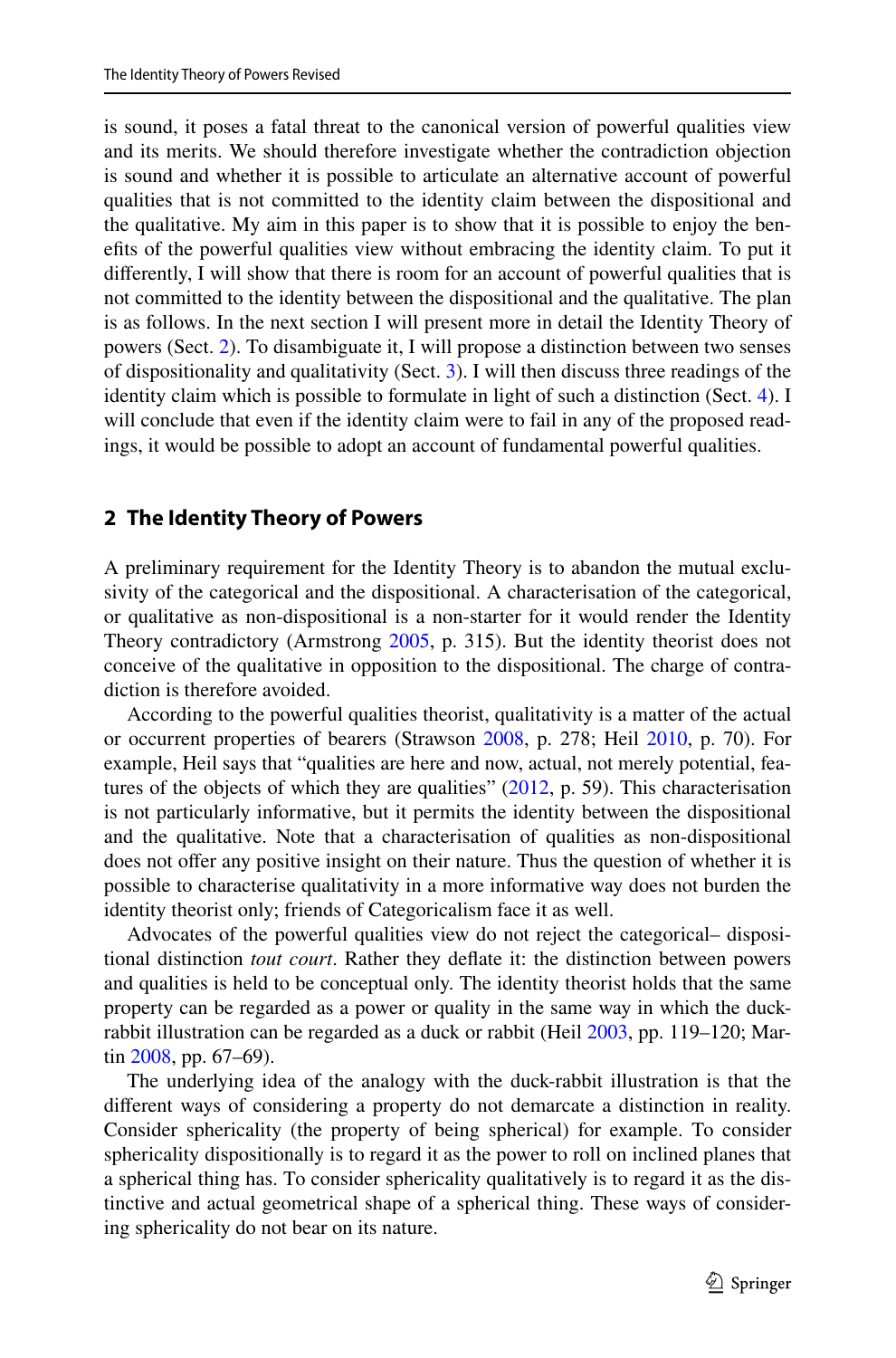Once we abandon the mutual exclusivity of the categorical and the dispositional, it is possible to hold that every fundamental property is a powerful quality; a prop-erty that is "at once dispositional and qualitative" (Martin and Heil [1999,](#page-18-13) p. 46).

It is tempting to think of a powerful quality as a 'compound' of qualitative and dispositional 'sides' (Heil [2003,](#page-18-11) p. 112; I will discuss the compound view of powerful qualities in Sect. [4\)](#page-13-0). But this is not what the identity theorist has in mind: a powerful quality's dispositionality and its qualitativity are "identical with one another and with the unitary intrinsic property itself" (Martin [2008](#page-18-10), p. 65). This claim, which I shall call *Identity*, has been formulated by Heil as follows ([2003,](#page-18-11) p. 111).

*Identity*: a property P's dispositionality, Pd, is P's qualitativity, Pq, and each of these is  $P: Pd = Pq = P$ .

The commitment to *Identity* gives this version of the powerful qualities view the name of "Identity Theory" of powers.<sup>[4](#page-5-0)</sup>

Before outlining its advantages, let me clarify how the Identity Theory can evade Taylor's objection [\(2018](#page-18-12)) that I mentioned in Sect. [1](#page-0-0). A standard argument against Dispositionalism is that an ontology of only purely dispositional properties lacks the theoretical resources for property individuation (Lowe [2006,](#page-18-17) p. 138; [2010,](#page-18-18) [2012](#page-18-19)). There are various ways to spell out this argument (see Bird Bird [2007a,](#page-17-0) [b,](#page-17-2) pp. 132–146). At heart, the individuation problem is as follows. A property's dispositionality cannot individuate such a property because its dispositionality is itself individuated by another property's dispositionality. For example, the disposition to shatter cannot individuate fragility because is itself individuated by the dispositionality of another property, such as that of having a certain crystalline structure. On Dispositionalism, the dispositionality of having a certain crystalline structure is individuated by another property's dispositionality. And so on, ad infnitum. Therefore, it appears that Dispositionalism faces a vicious regress. Taylor contends that the Identity Theory faces the same worry ([2018,](#page-18-12) pp. 1345–1348). As such, it "confers no advantage" as compared to Dispositionalism with respect to the property individuation problem (Taylor [2018,](#page-18-12) p. 1437).

The identity theorist could attempt to escape the individuation problem by arguing that properties are partially individuated by their qualitativity (Heil [2012,](#page-18-2) pp. 73–75). However, Taylor argues that this strategy is illusory. On the Identity Theory, a property's dispositionality and its qualitativity are identical. Thus the individuation problem remains "as much of a problem" for the Identity Theory (Taylor [2018](#page-18-12), p. 1436). This is not to say that the property individuation problem forces us to abandon Dispositionalism or the Identity Theory. Advocates of both views can reject some premise of the individuation argument. For example, they can deny that a property is *fully* individuated by its dispositionality. However, there is a strategy that is available only to the identity theorist. Someone might argue that what individuates a property *must be* a qualitative feature of that property in virtue of which

<span id="page-5-0"></span><sup>&</sup>lt;sup>4</sup> Others that adopted the Identity Theory are Strawson [\(2008](#page-18-0)), Jacobs [\(2011](#page-18-20)), Carruth [\(2016](#page-18-21)), Jaworski ([2016\)](#page-18-22) and Taylor [\(2013](#page-18-23)).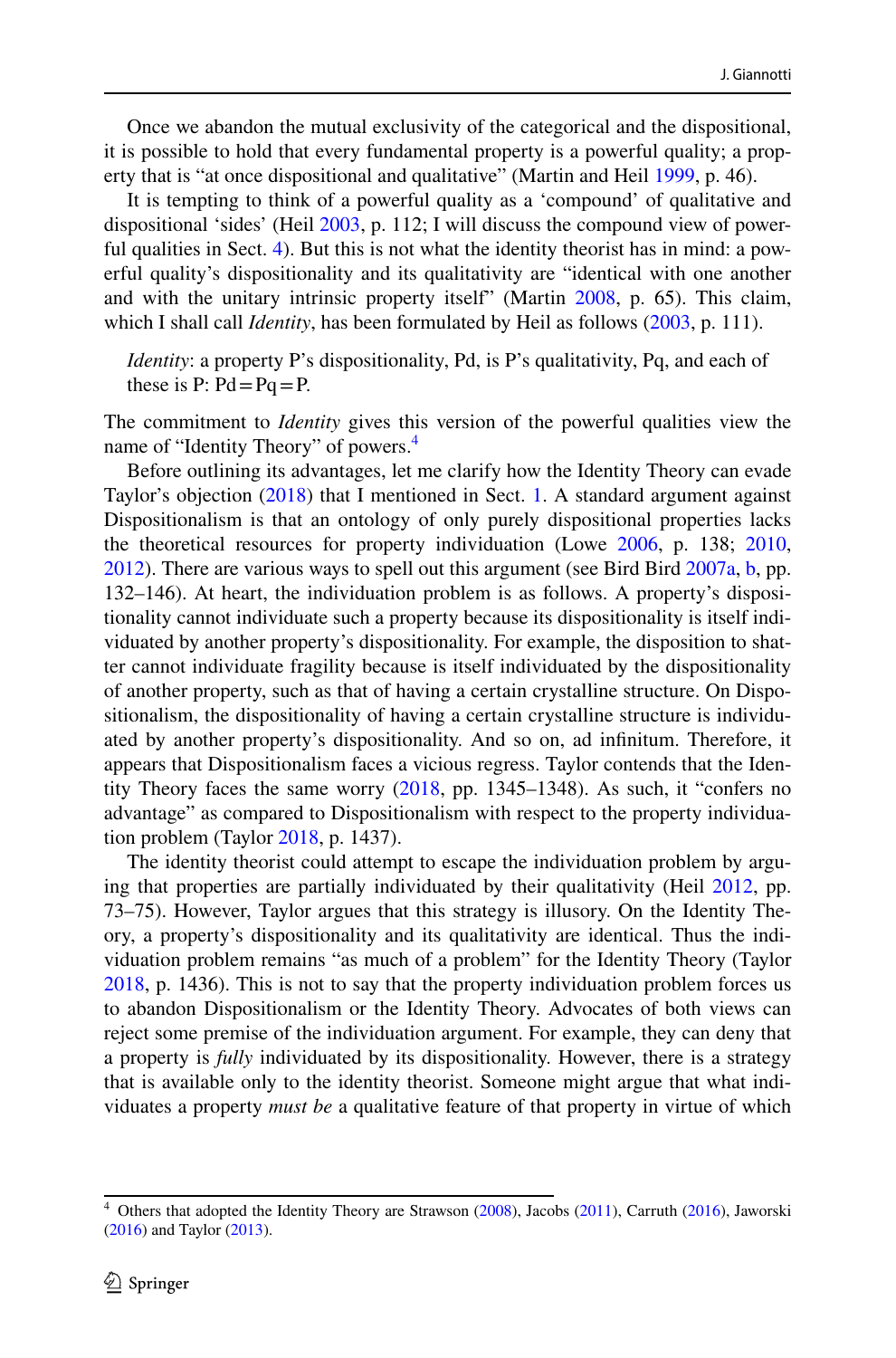it has a certain dispositionality (e.g. Smith  $2016$ , pp. 249–2[5](#page-6-0)1).<sup>5</sup> For the argument's sake, let us suppose that this view is true. This would be bad news for the dispositionalist. If a property has a certain dispositionality in virtue of its qualitative nature, then we must abandon the central tenet of Dispositionalism, namely that a property's nature is dispositional. The identity theorist evades this problem. She can accept that the individuating feature of a property is a qualitative nature without renouncing the spirit of her view. Given *Identity*, such an individuating qualitative nature would be also dispositional. The resulting view appears to be compatible with the idea that it is the "dual nature" of a powerful quality that makes it at once dispositional and qualitative (Martin and Heil [1999](#page-18-13), p. 46; Martin [2008,](#page-18-10) p. 45).

Of course, if the individuating qualitative feature were non-dispositional, both Dispositionalism and the Identity Theory would be incompatible with this view. Both Smith ([2016\)](#page-18-15) and Taylor [\(2018](#page-18-12)) acknowledge that on some views the individuating feature is indeed a non-dispositional nature. If the individuating feature were a non-dispositional nature, then Taylor would be right: the Identity Theory would not confer any advantage with respect to the property individuation problem (Taylor [2018](#page-18-12), p. 1437). Here I am considering a view according to which the qualitative and the dispositional are not understood in mutually exclusive terms (Smith [2016,](#page-18-15) pp. 249–251). In such a case, the identity theorist has no qualm in accommodating the idea that the individuating feature is a qualitative nature.

Now let us focus on *Identity*. The adoption of such a thesis has two specifc merits. First, it ensures that the powerful qualities view does not amount to a conjunctive view of properties (Heil [2003](#page-18-11), p. 119; Martin [2008](#page-18-10), p. 63). Second, it distinguishes the Identity Theory from views according to which the dispositional is somehow grounded in the qualitative (Heil [2003](#page-18-11), p. 112). A view of this sort is Prior, Pargetter, and Jackson's account of dispositionality [\(1982](#page-18-24)). According to them, powers are properties that objects have by possessing some qualitative property as their "casual basis" (Prior et al. [1982](#page-18-24), pp. 252–253). For example, the causal basis of fragility is, for some objects, the qualitative property of having a certain crystalline structure. In contrast, on the Identity Theory, there is no "direction of priority or dependence" between dispositionality and qualitativity (Martin and Heil [1999](#page-18-13), p. 47).

The commitment to *Identity* is the strongest way to tie together a property's dispositionality and its qualitativity. However, *Identity* does not elucidate the sense in which dispositionality and qualitativity are to be understood. The previous remarks hint at two diferent readings of these notions: one ontological, the other conceptual. According to an ontological reading, to say that that a property's dispositionality and its qualitativity are identical is to make a claim about that property's nature. According to a conceptual reading, *Identity* appears to be a claim about the dispositional and qualitative ways in which we can conceive of a property. The ontological reading and the conceptual one appear to be compatible. Here the suggestion is not that we must choose sides. Yet it would be greatly benefcial for the powerful

<span id="page-6-0"></span><sup>5</sup> Of course, this strategy is a non-starter for both the dispositionalist and the identity theorist if the individuating feature is held to be non-dispositional (e.g. Lewis [2009](#page-18-14); Barker [2009](#page-17-5)). Here I am considering a view according to which the individuating feature is qualitative and yet non-dispositional.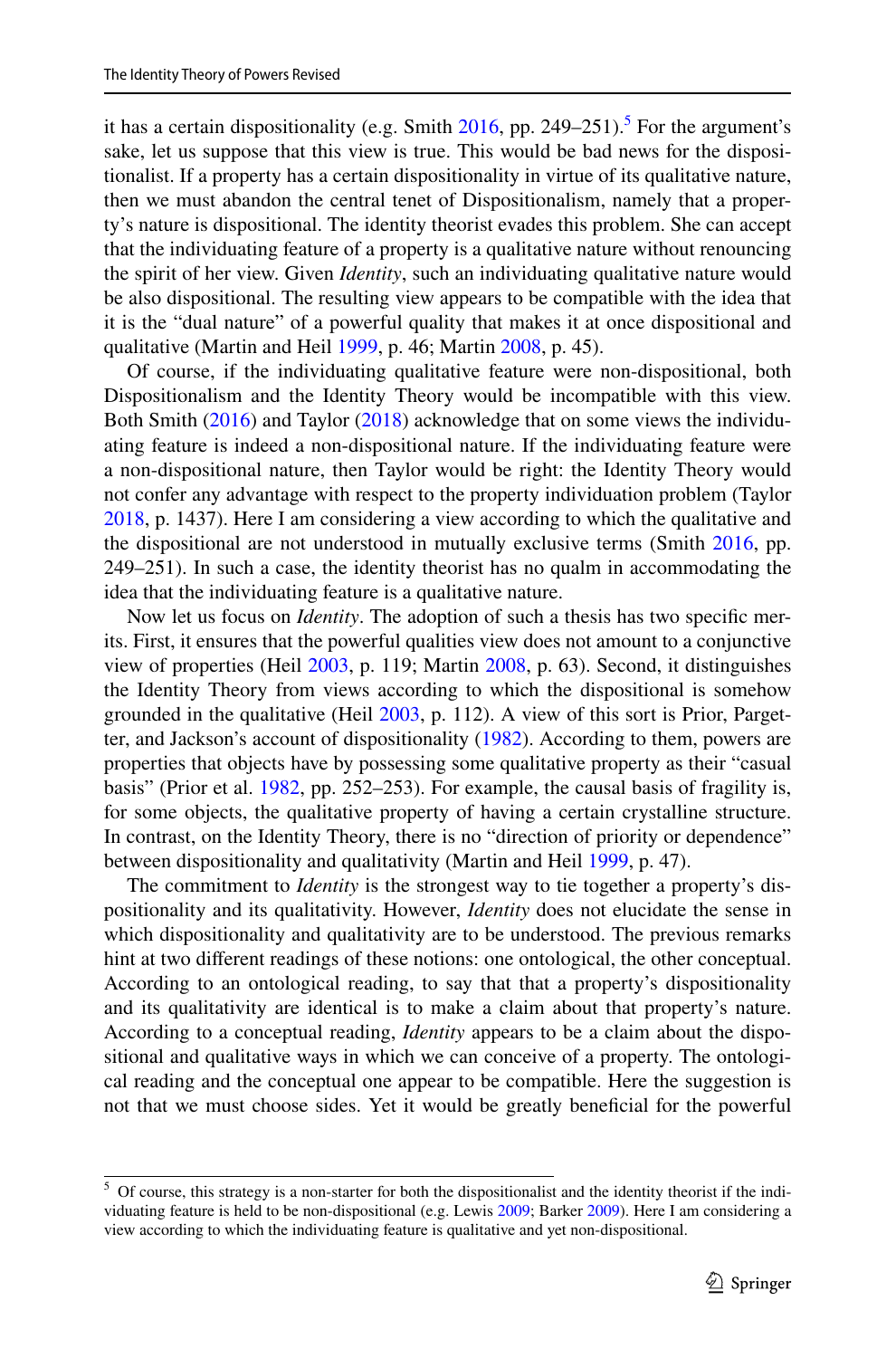qualities theorist to unpack *Identity* for at least two reasons. First, it improves the precision of the Identity Theory. Second, it reveals a number of interesting possibilities. The ontological and conceptual claims are distinct. It is therefore possible that some objections target one reading but not the other. It is also possible to formulate diferent versions of Identity Theory. Some of them could be committed to one claim instead of the other, while other versions to both. These are good reasons to examine further the idea of two senses of the notions of dispositionality and qualitativity. Thus I propose to take seriously a distinction between a *conceptual sense* and an *ontological sense* of dispositionality and qualitativity.

# <span id="page-7-0"></span>**3 Two Senses of Dispositionality and Qualitativity**

By adopting the distinction between two senses of dispositionality and qualitativity, we can reformulate *Identity* in a number of distinct ways. I shall concentrate on three of them, which I shall call *Identity*<sub>1</sub>, *Identity*<sub>2</sub>, and *Identity*<sub>3</sub> respectively. My claim is not that these three readings exhaust all interpretative options. Yet *Identity<sub>1</sub>*, *Iden* $tity<sub>2</sub>$ , and *Identity*<sub>3</sub> are well-suited to capturing the spirit of the Identity Theory.

In the conceptual sense, dispositionality and qualitativity can be regarded as *ways of considering* a property. In this sense, they are "diferent ways of presenting the selfsame property" (Martin and Heil [1999](#page-18-13), p. 47), or "the selfsame property differently regarded" (Heil [2003](#page-18-11), p. 112). There are at least two related ways of spelling out the idea of "ways of considering a property", which I shall formulate as *Identity*<sup>1</sup> and *Identity*<sub>2</sub>.

*Identity*<sub>1</sub>: the dispositional way of conceptualizing a property P and the qualitative way of conceptualizing P are ways of conceptualizing one and the same property P.

*Identity*<sub>2</sub>: the dispositional description of a property P and the qualitative description P denote one and the same property P.

In *Identity*1, the ways of considering a property are to be understood as ways of conceptualizing a property, or "modes of consideration" (Heil [2003,](#page-18-11) p. 119). This is the sense in which we can conceive of sphericality, for example, as a power or quality. The identity theorist appeals to the Lockean notion of *partial consideration* for clarifying this idea. To partially consider a property is to selectively regard it according to its dispositionality while ignoring its qualitativity or the other way round. The identity between the dispositional and qualitative ways of conceptualizing a property and the property itself has to be understood in the sense that these are ways of conceptualizing one and the same property (Martin and Heil [1999](#page-18-13), p. 47). Someone might fnd this identity surprising. But the identity theorist would claim that such an identity is no more surprising than the identity between the duck and the rabbit in the duck-rabbit ambiguous fgure.

*Identity*<sub>2</sub> can be regarded as the linguistic counterpart of *Identity*<sub>1</sub>. Here the ways of considering a property are dispositional and qualitative descriptions of that property. Plausibly, a dispositional description of a property involves overt dispositional locutions or predicates such as "is disposed to … when …" or "has the disposition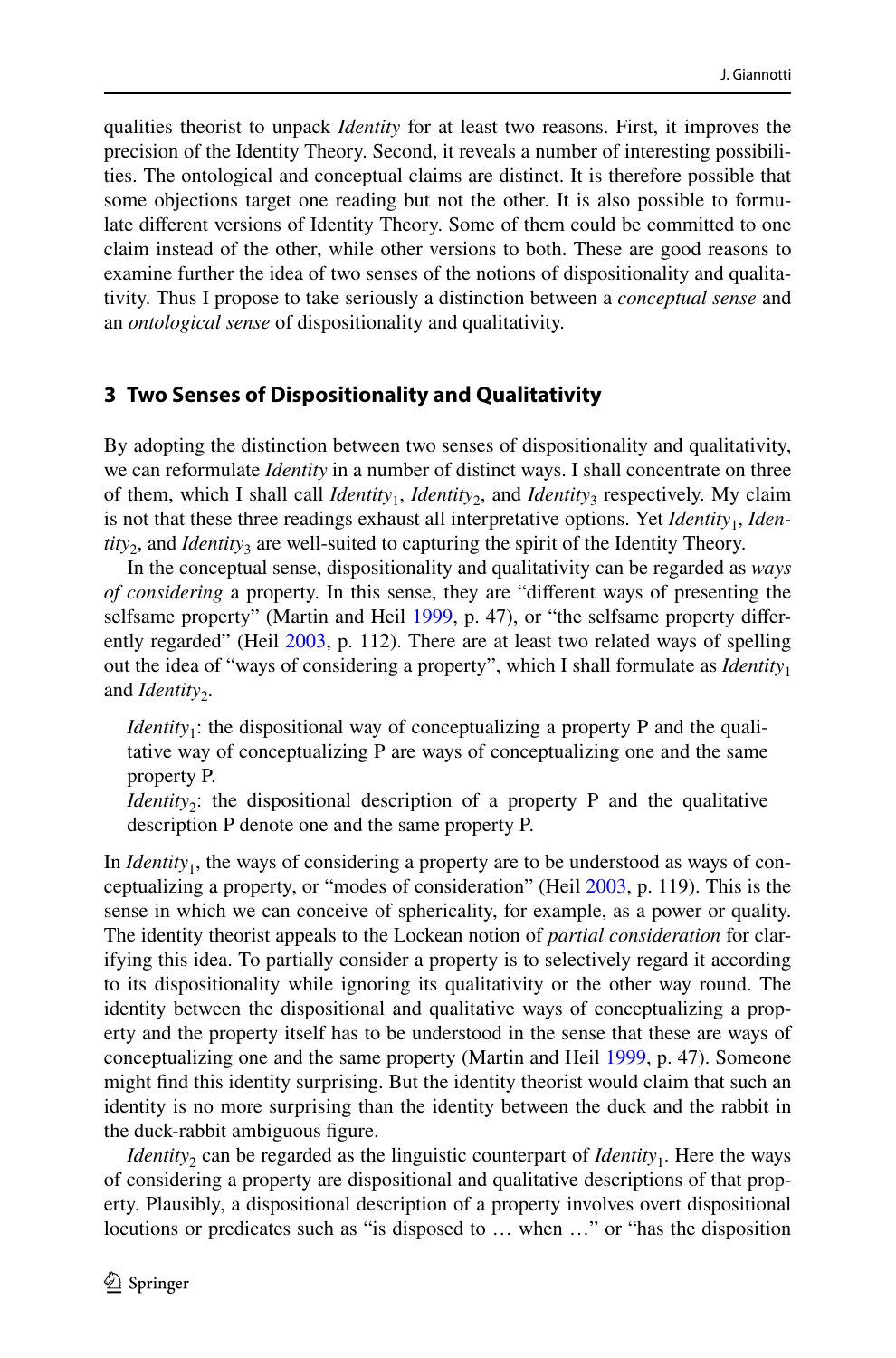to … when …" (Bird [2007a,](#page-17-0) p. 20). However, a dispositional description of a property may involve also covert dispositional predicates or locutions, namely terms that do not explicitly refer to a disposition and its manifestation. An example of a covert dispositional term is "fragility", which corresponds to the "disposition to shatter when struck" (ibid.). In contrast, we can think of a qualitative description as one that does not involve covert or overt dispositional locutions. For example, a dispositional description of a diamond's hardness is "the diamond's disposition to scratch glass when raked across its surface"; a qualitative description is "the diamond's tetrahe-dral arrangement of carbon atoms" (cf. Jaworski [2016,](#page-18-22) p. 54). The identity between dispositional and qualitative descriptions with the property is analogous to the identity between "The Morning Star" and "The Evening Star" with the planet Venus. In the sense of *Identity*<sub>2</sub>, dispositionality and qualitativity are different descriptions which denote one and the same property.

In the ontological sense, and to move towards an understanding of *Identity*<sub>3</sub>, dispositionality and qualitativity are *ways of being* of properties. In this sense, a property's dispositionality and its qualitativity "must be thought of as unrealizable limits for *diferent ways of being* of that property" (Martin and Heil [1999](#page-18-13), pp. 46–47).

The notion of a way of being of a property is hard to characterise and appears to be conceptually primitive. Yet it conveys efectively the ontological sense of dispositionality and qualitativity. The ways of being of a property are ways that property *is* (Levinson [1978](#page-18-25)).

To elucidate the ontological sense of dispositionality and qualitativity, I introduce the notion of an *aspect.* According to this proposal, ways of being of properties are best understood as aspects of properties [this understanding is hinted at by Martin [\(1993a,](#page-18-9) [b\)](#page-18-16); but it can be found also in later works such as Martin and Heil ([1999\)](#page-18-13) and Martin [\(2008](#page-18-10))]. Unfortunately, the term "aspect" creates an inevitable ambiguity. It gives the impression that properties are made of aspects in the same fashion in which wholes are made of parts. But this conception would violate the Identity Theory. Thus we need to specify some qualifcations.

A property's aspects are the varied ways in which "it goes about the complicated business of existing" (Levinson [1978,](#page-18-25) p. 2). To say that a property has certain aspects means that it exists in certain manners, or ways. Here a clarifcation is needed. On Heil's view, frst-order properties are ways particular objects are ([2003,](#page-18-11) [2012](#page-18-2)). Since aspects are ways of properties, someone might one wonder whether ways have ways. This would erroneously suggest that frst-order properties bear other frst-order properties. To escape the confusion, we must be mindful of a distinction between properties, whose bearers are particular objects, and aspects, whose bearers are frst-order properties. In order to facilitate the discussion and help the reader, I will employ the terms "property" and "aspect".

By adopting a conception of aspects, we can legitimately answer the question "In what ways are two properties diferent?". An example will clarify the idea. An aspect of a dispositional property is to endow essentially its bearers with a particular power that is manifested in appropriate circumstances. This is a way a dispositional property is. In contrast, a non-dispositional property lacks this aspect. That is, essentially conferring upon a bearer a certain power is not a way that a non-dispositional property is.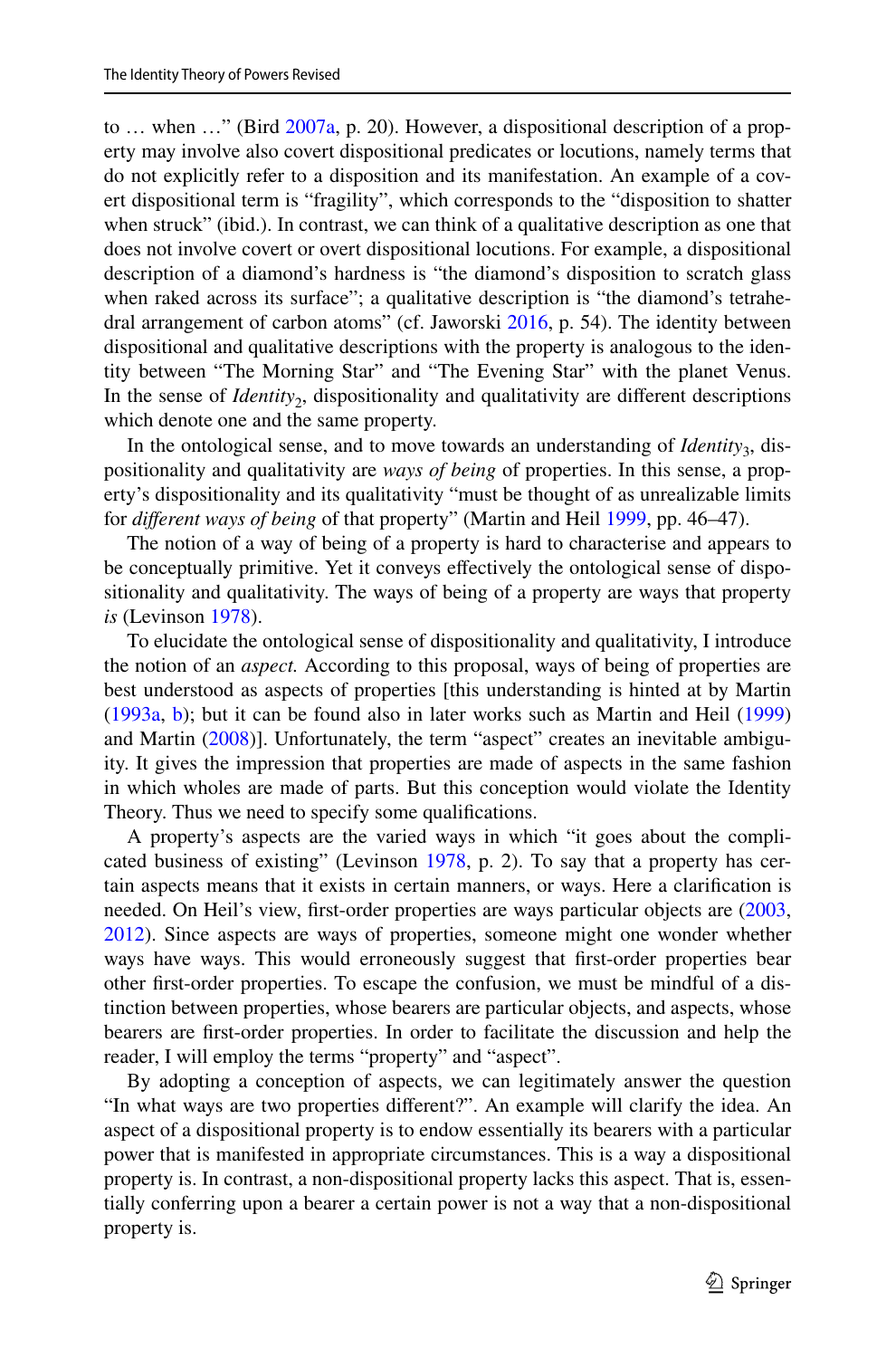There are various ways to interpret the claim that a property has aspects. For example, one might think of P's aspects as partial considerations of P. But this could generate a confusion between the mental act of partially considering a property and what is abstracted, namely a way of being of that property. Someone else might believe that aspects stand to properties in the same way that parts stand to a whole. As I will explain in this section, such a view clashes with the commitments of the identity theorist. The conception of aspects under scrutiny has four relevant qualifcations, which I shall address in turn.

First, the nature of a property determines its aspects. What aspects a property has depends on how that property is. For example, an aspect of charge is to dispose its bearers to exert and experience a force in accordance to Coulomb's Law. According to the proposed conception, that charge has such an aspect depends on its nature.

Second, we can consider an aspect of a property by means of abstraction. To consider a property's aspect is to abstract a way that property is. Here it is crucial to distinguish between the act of abstraction and what is abstracted. The former is a mental process that involves selectively attending to a specifc aspect a property has. The latter is an aspect, namely a way a property is.

Third, the aspects of a property supervene upon it. The notion of supervenience in question captures the idea that if the aspects of a property P supervene on P, then it is impossible that P exists and P's aspects does not exist. The underlying idea is that once we have a property, we get its ways of being. Here I embrace the standard view that what supervenes is no addition to being (cf. Armstrong [1997](#page-17-1), p. 12). Accordingly, the aspects of a property do not constitute a genuine addition to being with respect to the property of which they are aspects. I acknowledge that someone might favour an ontologically robust conception of aspects. Taylor ([2018\)](#page-18-12) ofers an example of such a view. I will compare the proposed lightweight conception of aspects and Taylor's view in Sect. [4](#page-13-0).

Fourth, the aspects of a property are modally fxed. In every possible world, for every property P, a change in P's nature would determine a change in P's aspects. The modal fxity of aspects derives from their conception as ways properties are. Someone might prefer a conception according to which aspects can modally vary. This is an available option. Here it is not possible to adjudicate between these views. The choice rests on independent factors that cannot be adequately addressed in this paper.

On the proposed view, that properties have aspects does not entail that they are complex, structured entities: a property can be a simple, structure-less entity and yet have aspects (in the previous sense). An analogy will elucidate this point. Consider the standard view of tropes (Williams [1953;](#page-18-26) Campbell [1990](#page-17-6); Simons [1994;](#page-18-27) Maurin [2002](#page-18-28); Hakkarainen and Keinänen [2017](#page-18-29)). According to it, some tropes are mereologically simple entities that lack any constituents. Yet these simple tropes are individually distinct from each other and primitively resembling to some other ones. These features are not additional entities that simple tropes have. Rather, according to the standard view, they supervene on simple tropes. Thus a simple trope's features are "pseudo-additions" for what supervenes do not constitute an addition to being (Campbell [1990](#page-17-6), p. 37). To use a metaphor, God's creation of a simple trope  $T$  suffices for  $T$  being distinct from any other tropes and  $T$  being primitively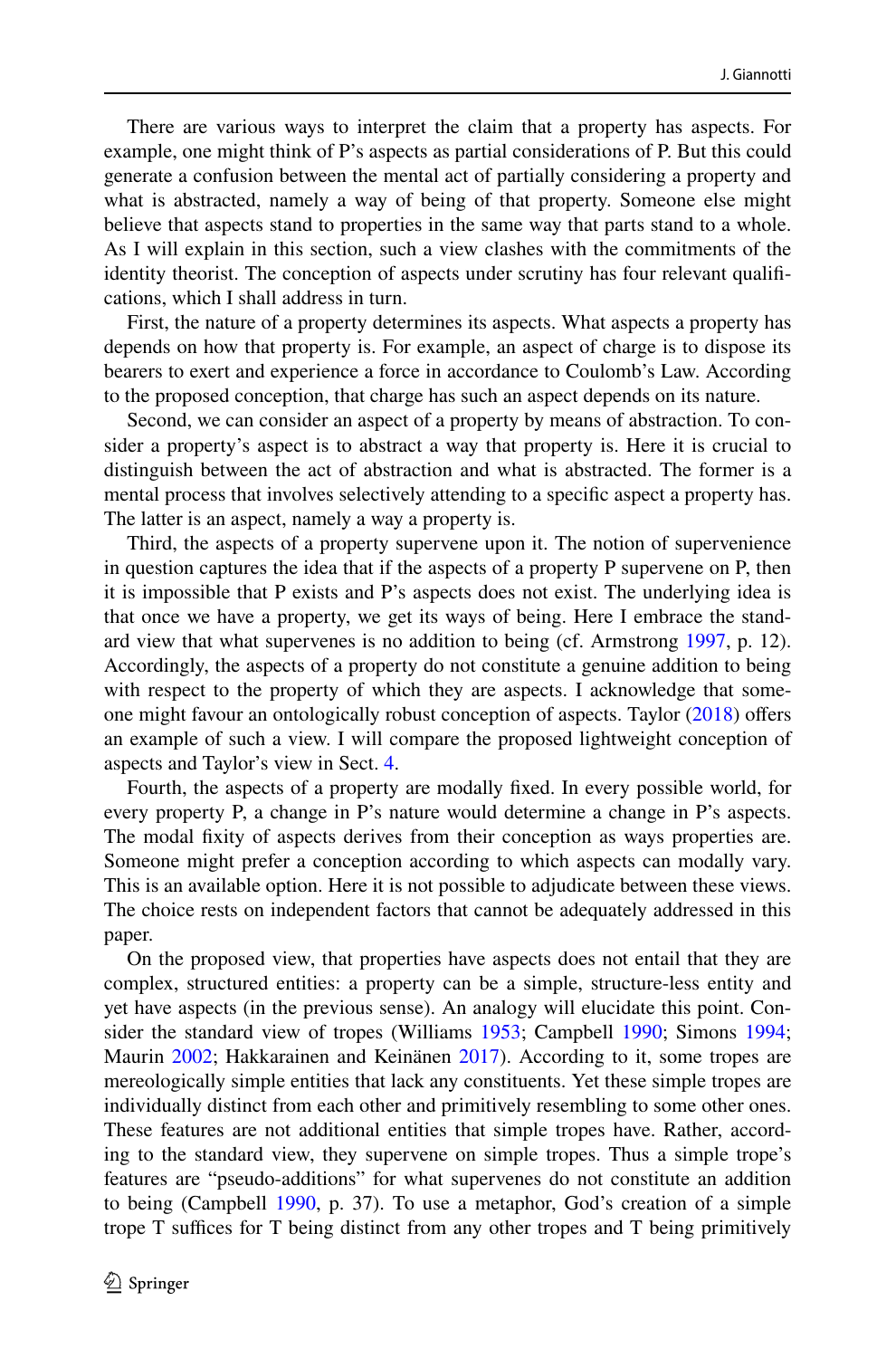resembling to some other tropes. Like simple tropes' features, aspects supervene on properties and describe how properties exist. Of course, the standard view of tropes is not exempt from problems (e.g. Daly [1994](#page-18-30)). For reasons of space, I will not discuss them here. A word of caution: the proposed conception of aspects does not require deciding between tropes or universals. This choice rests on independent reasons related to costs and benefts of these conceptions.

It is worth acknowledging that we could conceive of aspects in diferent ways. For example, someone could think of them as processes or series of events things go about existing. According to such a conception, the dispositionality and qualitativity of a property could be regarded as two processes it can undergo. The identity claim between a property's dispositionality and its qualitativity would concern the identity of such processes. This is an available view. However, such an interpretation of the Identity Theory is not suggested by its proponents. Therefore, I will not explore a process version of the Identity Theory.

To repeat, the qualifcations of the proposed conception of aspects are as follows: (1) the nature of a property determines its aspects; (2) aspects can be considered in abstraction; (3) aspects are not ontological additions with respect to the properties of which they are aspects; and (4) aspects are modally fixed. These qualifications are crucial. The Identity Theory is not the view that "every property has a dispositional aspect and a qualitative aspect" (Heil [2003,](#page-18-11) p. 119), where aspects are ontic higher-order properties (Engelhard [2010](#page-18-31) offers an example of this view). Nor is it the view that powerful qualities are "two-part compound" properties (Martin [2008,](#page-18-10) p. 64; cf. Taylor [2018;](#page-18-12) I will discuss a compound view of powerful qualities in the next section). A 'compound' conception of this sort violates the Identity Theory. First, it reiterates the bifurcation between dispositional and categorical properties that the identity theorist rejects. Second, it treats powerful qualities as conjunctive properties of some sort (Heil [2003](#page-18-11), pp. 118–120).

Fortunately, the previous objections do not target the proposed conception of aspects. It is worth stressing this point: the claim that a property has dispositional and qualitative aspects does not reiterate an ontologically robust distinction between dispositional and categorical properties. Nor does it entail that a property with dispositional and qualitative aspects is conjunctive. It is therefore possible to reformulate the powerful qualities view in terms of aspects.

Before proceeding any further, let us consider an example to clarify the idea of aspects. The property of having a certain charge disposes a particular *x* to generate electromagnetic felds. Disposing *x* to generate electromagnetic felds is an aspect of having a certain charge; it is a way the property of having a certain charge is. We can consider this aspect in abstraction from other aspects of the property of having a certain charge such as that of disposing *x* to exert a force in accordance to Coulomb's law. Once you have the property of having a certain charge, you get its aspects of disposing a bearer to generate electromagnetic felds and exerting a force in accordance to Coulomb's law. These aspects supervene on the property of having a certain charge. Therefore, they do not constitute a genuine addition to being. Lastly, these aspects are modally fxed: in every possible world where the property of having a certain charge exists, it has the aspects of disposing a bearer to generate electromagnetic felds and exerting a force in accordance to Coulomb's law.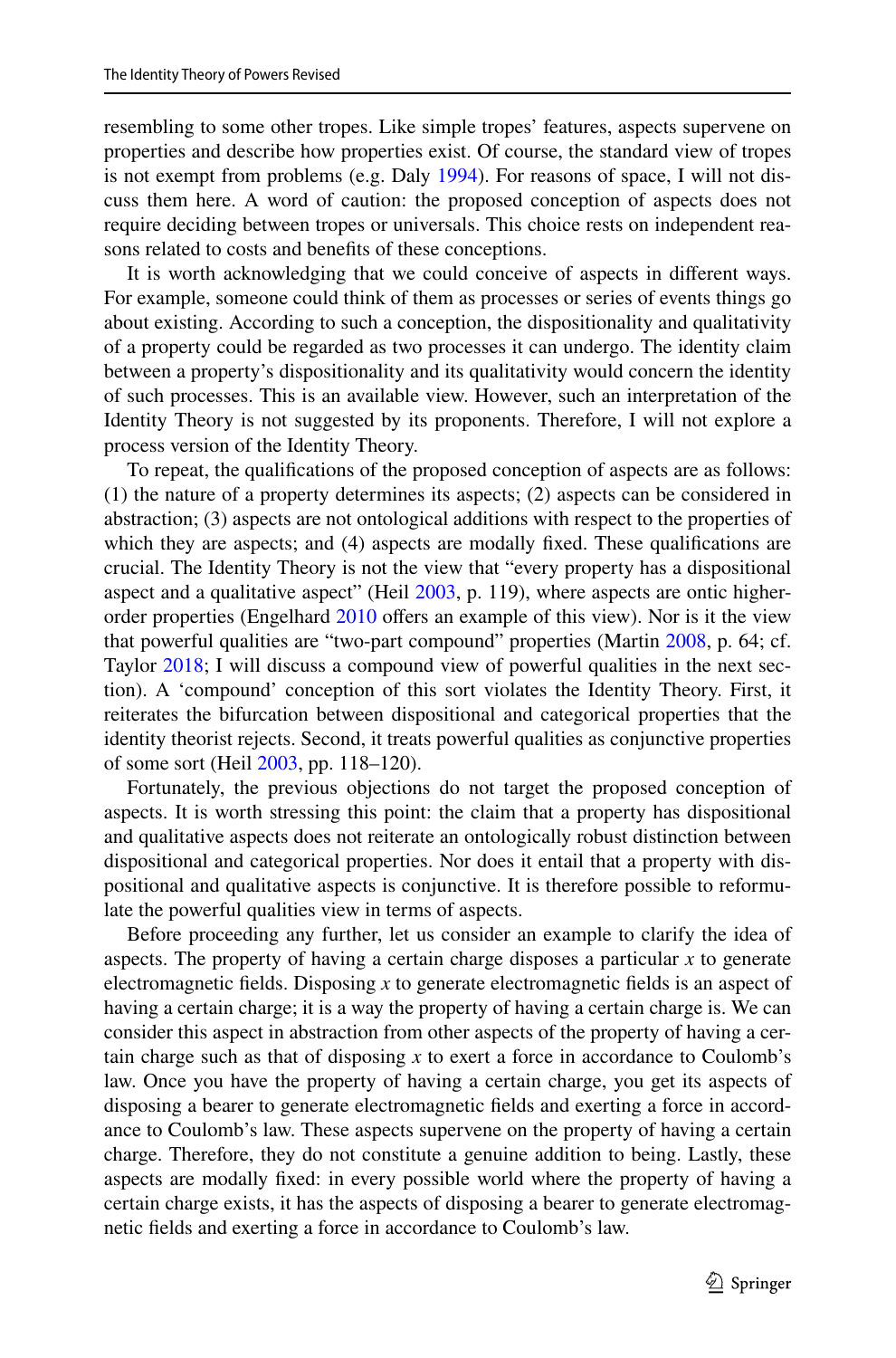In accordance to this proposal, it is possible to reformulate the powerful qualities view as the view that every fundamental property has dispositional and qualitative aspects. Note that this is a claim about the kind of aspects that fundamental properties have, not their number.

The notion of a dispositional aspect is meant to capture the core idea of dispositionality. Namely, that by having a certain property a bearer possesses some powers or dispositions that are manifested in appropriate circumstances. I propose that if a property P has some dispositional aspects, then there is a power or cluster of powers that is possessed by every bearer of P. For present purposes, we do not need to adjudicate the question whether powerful qualities are *multi*-*track* or *single*-*track*. Namely, we do not need to decide whether the possession of a powerful quality confers upon a bearer only one power or more (for a more detailed discussion on multi-track powers, see: Bird [2007a,](#page-17-0) pp. 21–24; Williams [2011;](#page-18-32) Vetter [2013\)](#page-18-33). An example will elucidate the notion of a dispositional aspect. Consider the property of having a certain gravitational mass. By having a certain gravitational mass, a particle has the power to produce a gravitational force. This is a dispositional aspect of having a certain gravitational mass. Note that the proposed formulation is not a reductive analysis of dispositionality. Rather it aims to clarify the relation between the dispositional aspects of a property and powers, which are ascribed to individuals.

The notion of a qualitative aspect captures the idea that the possession of certain actual properties contributes to how a bearer is like (Heil [2010](#page-18-1), p. 70, [2012,](#page-18-2) p. 59). We can say that the qualitative aspect of a property determines the occurrent makeup of a bearer of that property (Martin and Heil [1999,](#page-18-13) pp. 45–46). More precisely: if a property P has some qualitative aspects, then they qualitatively contribute to the make-up of every bearer of P. For example, consider the property of having a certain mass. By possessing this property, a particle has a certain quantity of matter. This is a qualitative contribution of the property of having a certain mass to that particle. Namely, having a certain quantity of matter is an actual way the particle is like by having a certain mass. As for the dispositional aspect, the notion of qualitative aspect is not a reductive analysis of qualitativity. One might worry that the proposed characterisation does not illuminate the idea of a qualitative aspect. Perhaps this is due to the generality of the notion of qualitativity. Here I acknowledge that someone might favour a characterisation of the qualitative aspect in opposition to the dispositional one. Accordingly, a property's qualitative aspect is one that does *not* contribute in any way to the dispositionality of a bearer of that property. For example, this is the conception offered by Taylor  $(2018, p. 1438)$  $(2018, p. 1438)$  $(2018, p. 1438)$  (I will discuss Taylor's view in more detail in the next section). While it remains an available option, this conception prevents the Identity Theory to take off the ground. If *Identity* concerns the identity between the dispositional and qualitative aspects of a property, and if the qualitative aspect is non-dispositional, then *Identity* is trivially false. In contrast, the proposed characterisation leaves open the possibility that a property's qualitative aspect is also dispositional. It is therefore a more promising option for making sense of the ontological sense of *Identity*. For example, it allows the possibility that mass' dispositional aspect of disposing a bearer to produce gravitational force is identical with its qualitative aspect of conferring upon a bearer a certain quantity of matter. I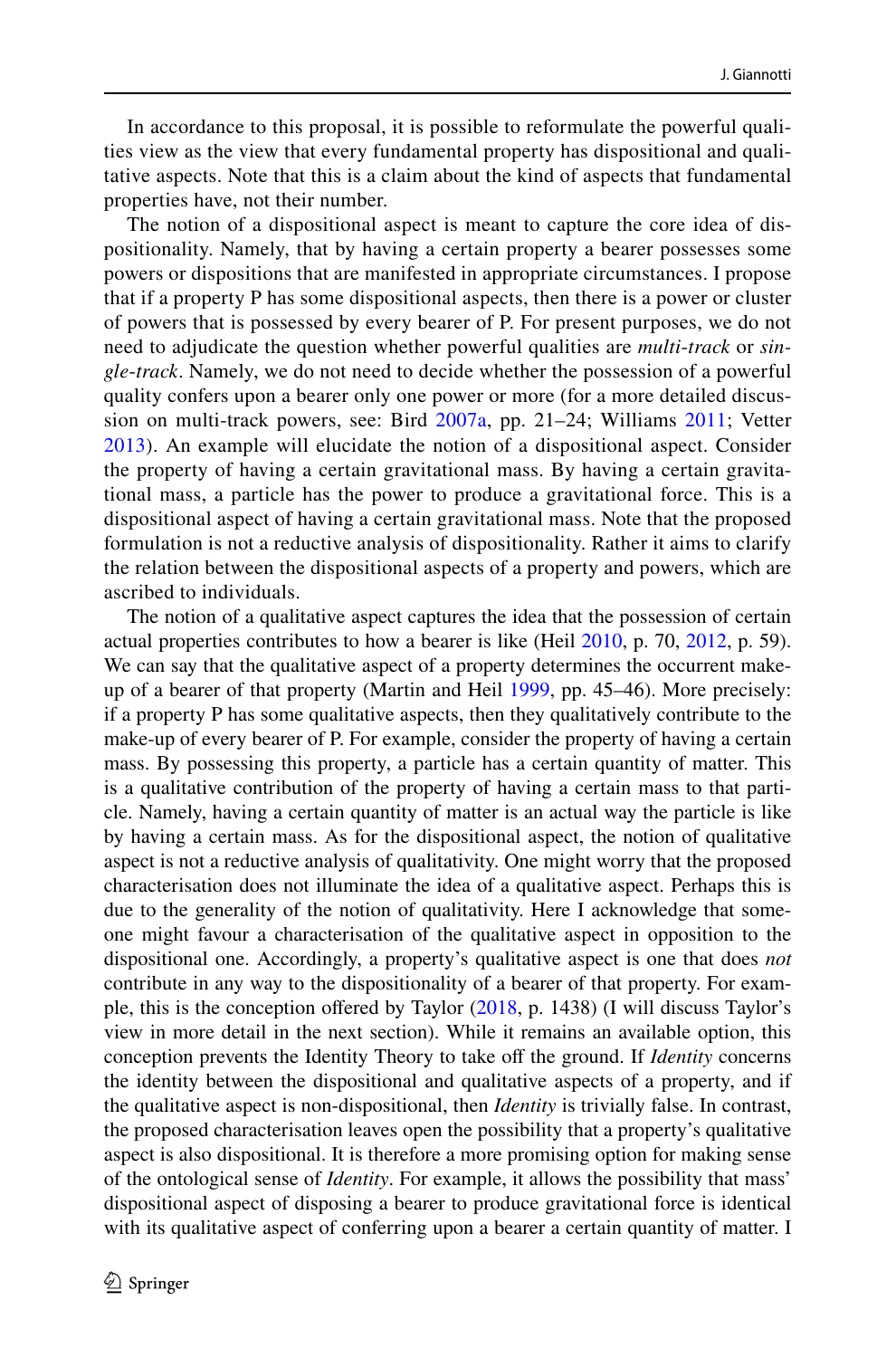will discuss the plausibility of the identity claim between dispositional and qualitative aspects in Sect. [4](#page-13-0).

The proposed characterisation of a qualitative aspect is available to anyone who embraces the proposed conception of qualitativity. For example, the dispositionalist who maintains that properties such as mass and charge are essentially dispositional, or "pure powers" can hold that they have qualitative aspects. Arguably, any serious pure powers theorist accepts that having a certain charge and having a certain mass contribute to the actual make-up of a particle. Yet it is still possible to distinguish between the Identity Theory and a pure powers view. On both views, all fundamental properties may have dispositional and qualitative aspects. But only powerful qualities have a dual "dispositional-cum-qualitative" nature (Martin and Heil [1999,](#page-18-13) pp. 45–46; Martin [2008](#page-18-10), pp. 45–146). Someone might worry that if both pure powers and powerful qualities have dispositional and qualitative aspects, then it is unclear how to understand the alleged purity of powers. Here I would side with those who express their perplexity. However, a discussion of the purity of powers would be the topic of a separate investigation.

Now let us return to *Identity*. Having characterised the notions of dispositional and qualitative aspects, we can reformulate the ontological sense of *Identity* as follows:

*Identity*<sub>3</sub>: there is no real distinction between a property P's dispositional aspect and P's qualitative aspect, and each of these aspects belongs to one and the same property P.

*Identity*<sub>3</sub> is somewhat different from the original *Identity*. The identity relation in *Identity* is numerical (Heil [2003](#page-18-11), p. 111). But we cannot maintain numerical identity in *Identity*<sub>3</sub>. Aspects are not any kind of entities. Therefore, they cannot be the relata of the standard numerical identity relation. If the identity theorist were to hold a numerical identity between aspects, an opponent could argue that *Identity*<sub>3</sub> is untenable. In order to make *Identity*<sub>3</sub> plausible, we must amend the relation between the dispositional aspect and the qualitative one. Here various options emerge. One way to capture the spirit of the original *Identity* claim is to say that there is no real, ontologically robust distinction between a property's dispositional aspect and its qualitative one. This interpretation captures the identity theorist's claim that a property's dispositionality and its qualitativity are *not* ontic, ontologically robust higher-order properties (Heil [2003](#page-18-11), pp. 118–119). An example will clarify. Consider the property of having a certain mass. According to *Identity*<sub>3</sub>, the dispositional aspect of disposing a bearer to produce a certain gravitational force is not really distinct from the aspect of conferring upon a bearer a certain quantity of matter. Presumably, the advocate of *Identity*<sub>3</sub> would argue that distinction between these aspects of mass is in thought only and, as such, it does not demarcate a distinction in reality. The advocate of *Identity*<sub>3</sub> could claim that the distinction between aspects is a matter of considering diferently the ways of being of one and the same unitary property (I shall discuss the plausibility of the identity between aspects in the next section).

The second part of *Identity*<sub>3</sub> concerns the relation between the aspects of a property and the property itself. Also in this case, the plausibility of *Identity*<sub>3</sub> requires us to amend the numerical identity between the aspects and the property itself. Here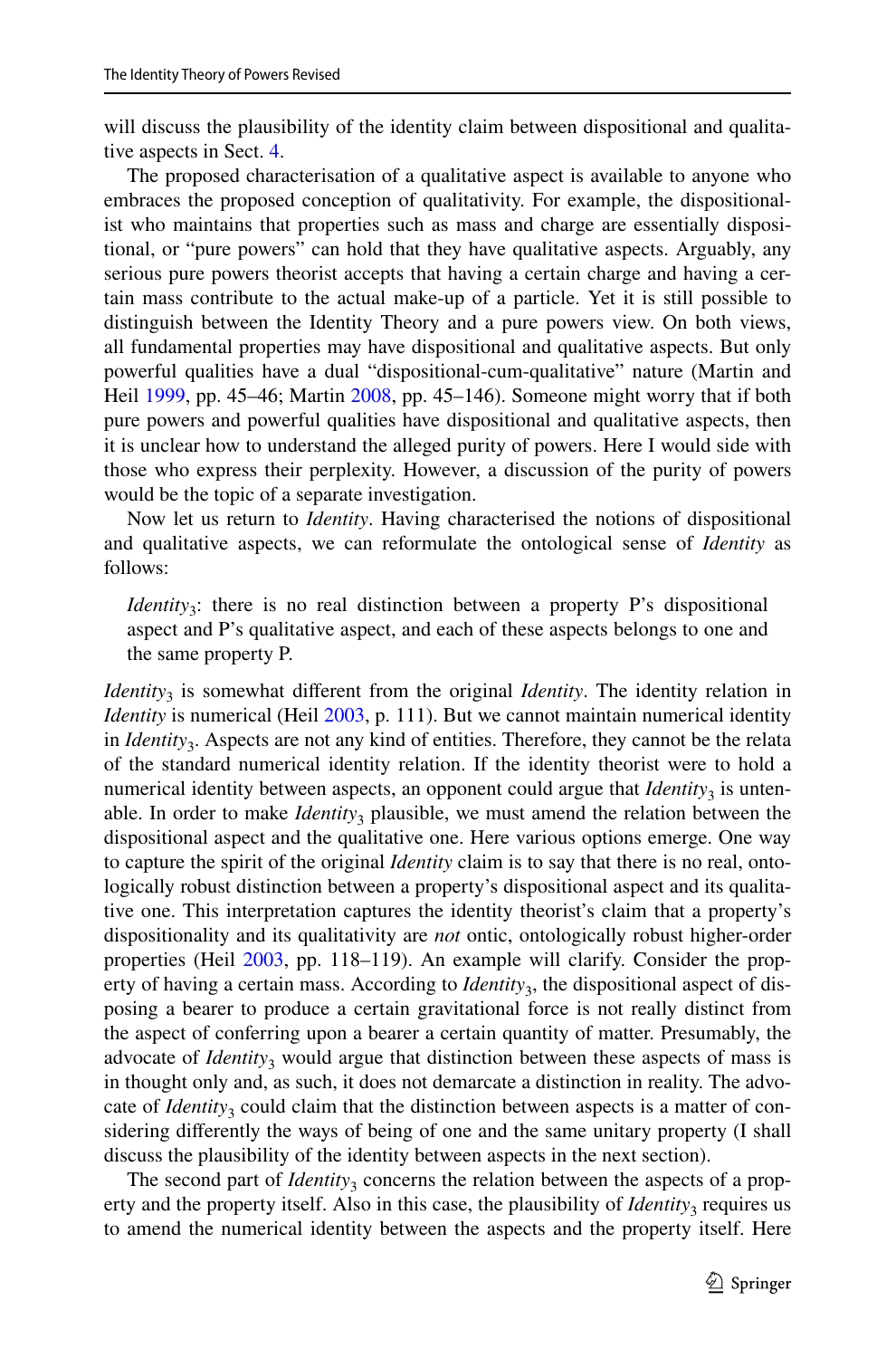we have various options. To preserve the spirit of the Identity Theory, we could hold that the second part of *Identity*<sub>3</sub> conveys the idea that the aspects of a property are dispositional and qualitative ways of being that belong to a single and unitary property. Such an interpretation captures the identity theorist's claim that a powerful quality is *not* a conjunctive property of some sort (cf. Heil [2003,](#page-18-11) pp. 118–119).

Inspection of *Identity* reveals three distinct claims: *Identity*<sub>1</sub> and *Identity*<sub>2</sub> are conceptual claims about the ways we can consider properties; *Identity*<sub>3</sub> is an ontological claim about the nature, or ways of being, of properties.

### <span id="page-13-0"></span>**4 Toward a Dual‑Aspect Account of Powerful Qualities**

An immediate question arises: are *Identity*<sub>1</sub>, *Identity*<sub>2</sub>, and *Identity*<sub>3</sub> plausible readings of *Identity*? In this section I will argue that even if they were not, we would not be forced to abandon the powerful qualities view *tout court*. However, my claim is not that if *Identity*<sub>1</sub>, *Identity*<sub>2</sub>, and *Identity*<sub>3</sub> are false or ill-suited to capturing the distinctive claim identity theorists wished to make, then *Identity* should be rejected. I acknowledge the possibility of other readings of *Identity*. Recall that my aim is not to show that the falsity of the Identity Theory, but that we can articulate an account of powerful qualities that is not committed to any of the suggested readings of *Identity*. My claim is therefore conditional: if *Identity*<sub>1</sub>, *Identity*<sub>2</sub>, and *Identity*<sub>3</sub> were false, it would be still possible to hold an account of fundamental powerful qualities. Aspects elucidate such a possibility. According to the proposed conception, aspects can do some metaphysical work without requiring any cost to be paid by the coin of ontology. Namely, aspects allow us to account for the relation between having a property and the possession of certain powers or qualities in terms of that property's ways of being. However, the proposed view of aspects is only one among many. For example, someone might favour an ontologically robust conception of aspects. An example is Taylor's *compound view*, according to which powerful qualities are "essentially compounds of *distinct* dispositional and qualitative parts" ([2018,](#page-18-12) p. 1438). Toward the end of this section, I will briefy compare the relative costs and merits of Taylor's compound view and the proposed framework. As I will explain, both views are on a par with respect to the task of distinguishing powerful qualities from pure powers and categorical properties. Yet the proposed conception of aspects may be preferable over Taylor's one for its parsimony. But let us proceed with order.

To begin with, let us focus on the plausibility of *Identity*<sub>1</sub> and *Identity*<sub>2</sub>. Both readings involve a conceptual sense of dispositionality and qualitativity. This warrants a unifed treatment. One could argue that these claims are conceptual and therefore compatible with ontological views that privilege either the dispositional over the qualitative or the other way round. An example of this view is Prior, Pargetter and Jackson's account of dispositionality [\(1982](#page-18-24)) already mentioned (Sect. [2](#page-4-0)). Such a possibility undermines the identity theorist's commitment to the claim that dispositionality and qualitativity are "equally basic" and there is "no direction of dependence or priority" among them (Martin and Heil [1999](#page-18-13), p. 46). For example, suppose that charge's dispositionality is a description or way of conceptualizing charge in terms of overt or covert dispositional predicates such as "has the disposition to exert and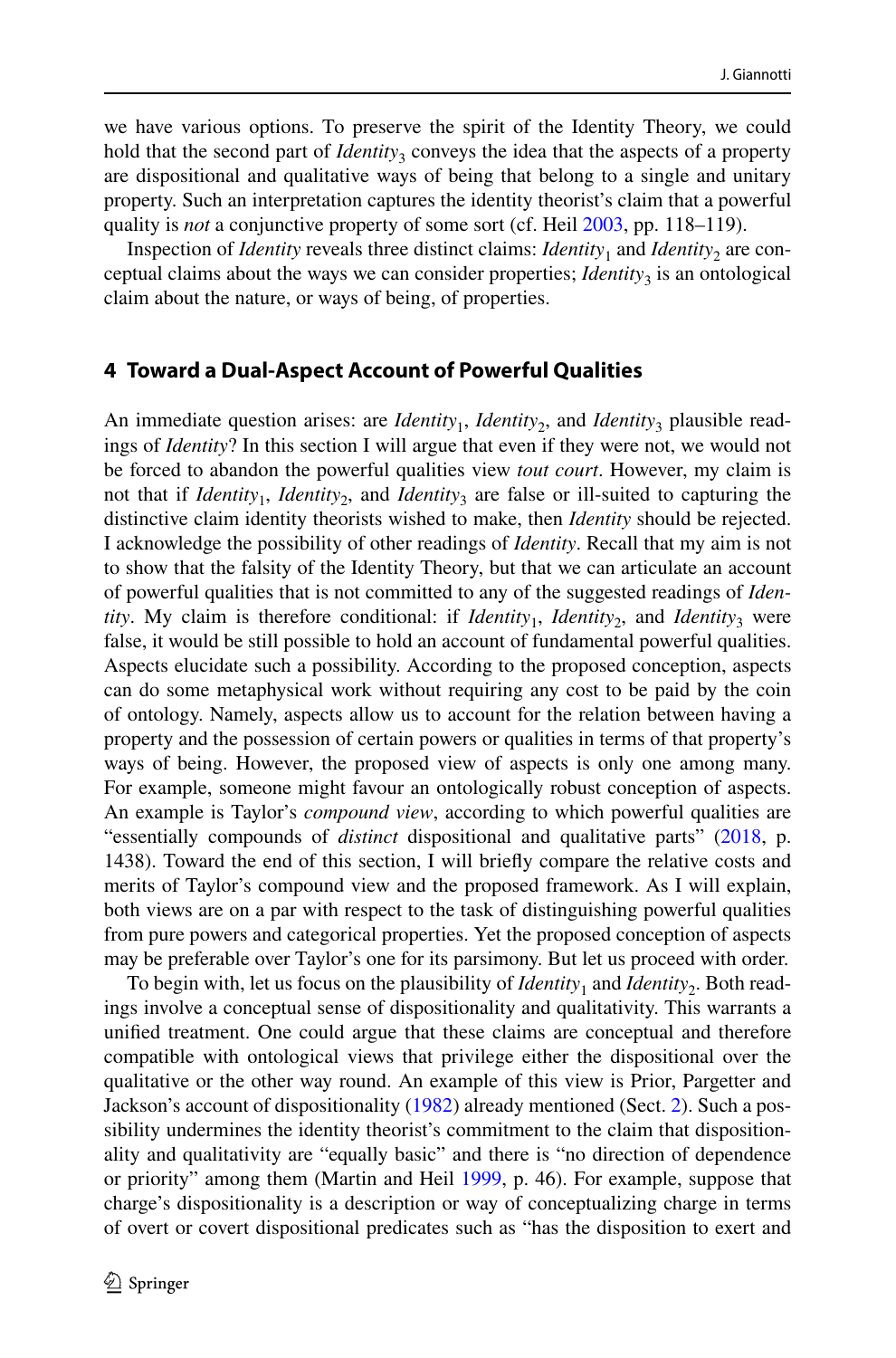experience a force in accordance to Coulomb's Law" (cf. Bird [2007a](#page-17-0), [b](#page-17-2), pp. 19–20). In contrast, suppose that charge's qualitativity is a description or way of conceptualizing charge that does not refer to overt or covert dispositional locutions such as "has a certain quantity of coulombs". Someone can maintain that these descriptions or ways of conceptualizing denote one and the same property of charge and yet hold that charge's dispositionality depends on its qualitativity. Relatedly, *Identity*<sub>1</sub> and *Identity*<sub>2</sub> are neutral with respect to the nature of fundamental properties. On either reading, the Identity Theory turns out to be explanatorily weaker than Dispositionalism and Categoricalism. Albeit contentious, the latter offer an informative account of the nature of fundamental properties (Sect. [1](#page-0-0)). According to Dispositionalism, the nature of fundamental properties is dispositional. According to Categoricalism, it is qualitative. In order to capture the commitments of the identity theorist, an ontological reading of *Identity* is required.

*Identity*<sub>3</sub> appears to be a more promising option. This reading captures the ontological sense of dispositionality and qualitativity in terms of aspects of properties. Recall that the notion of a dispositional aspect captures the core idea of dispositionality, which is a matter of the powers a thing has by virtue of having a certain property. The notion of a qualitative aspect conveys the core idea of qualitativity, which is a matter of how a thing is like by virtue of having some actual property (Sect. [3\)](#page-7-0).

However, also *Identity*<sub>3</sub> faces some objections. A possible argument against it goes as follows. By virtue of a property P's dispositional aspect, there is a power or cluster of powers that every bearer of P possesses. In contrast, there is no power or cluster of powers that every bearer of P possesses by virtue of P's qualitative aspect. Therefore, dispositional and qualitative aspects are distinct. An example will illustrate this argument. Suppose that the property of having a certain mass is a powerful quality. By virtue of the dispositional aspect of having a certain mass, a particle has the power to generate a gravitational force. In contrast, there is no power that the particle has by virtue of a qualitative aspect of mass such as that of having a certain quantity of matter. The opponent of *Identity*<sub>3</sub> would claim that this is just a qualitative contribution of the property of having a certain mass to the occurrent make-up of the particle.

The argument against *Identity*<sub>3</sub> seems to be compelling. However, the identity theorist could respond, for example, that the distinction between these aspects exists in thought only. As such, having a certain quantity of matter is not *really* distinct from the aspect of disposing a bearer to generate gravitational force. To my knowledge, no identity theorist has explicitly advocated *Identity*<sub>3</sub>. It is therefore unclear whether the identity theorist would adopt this strategy to resist the objection against *Identity*<sub>3</sub>. Since it is not my aim to show the falsity of *Identity*<sub>3</sub>, I concede that there might be a way to salvage the claim that there is no real distinction between a property's dispositional aspect and its qualitative one.<sup>6</sup>

<span id="page-14-0"></span><sup>&</sup>lt;sup>6</sup> Someone who thinks that the dispositionality and qualitativity of a property are processes might argue that *Identity<sub>3</sub>* is true in the sense that one and the same property can undergo two processes at the same time.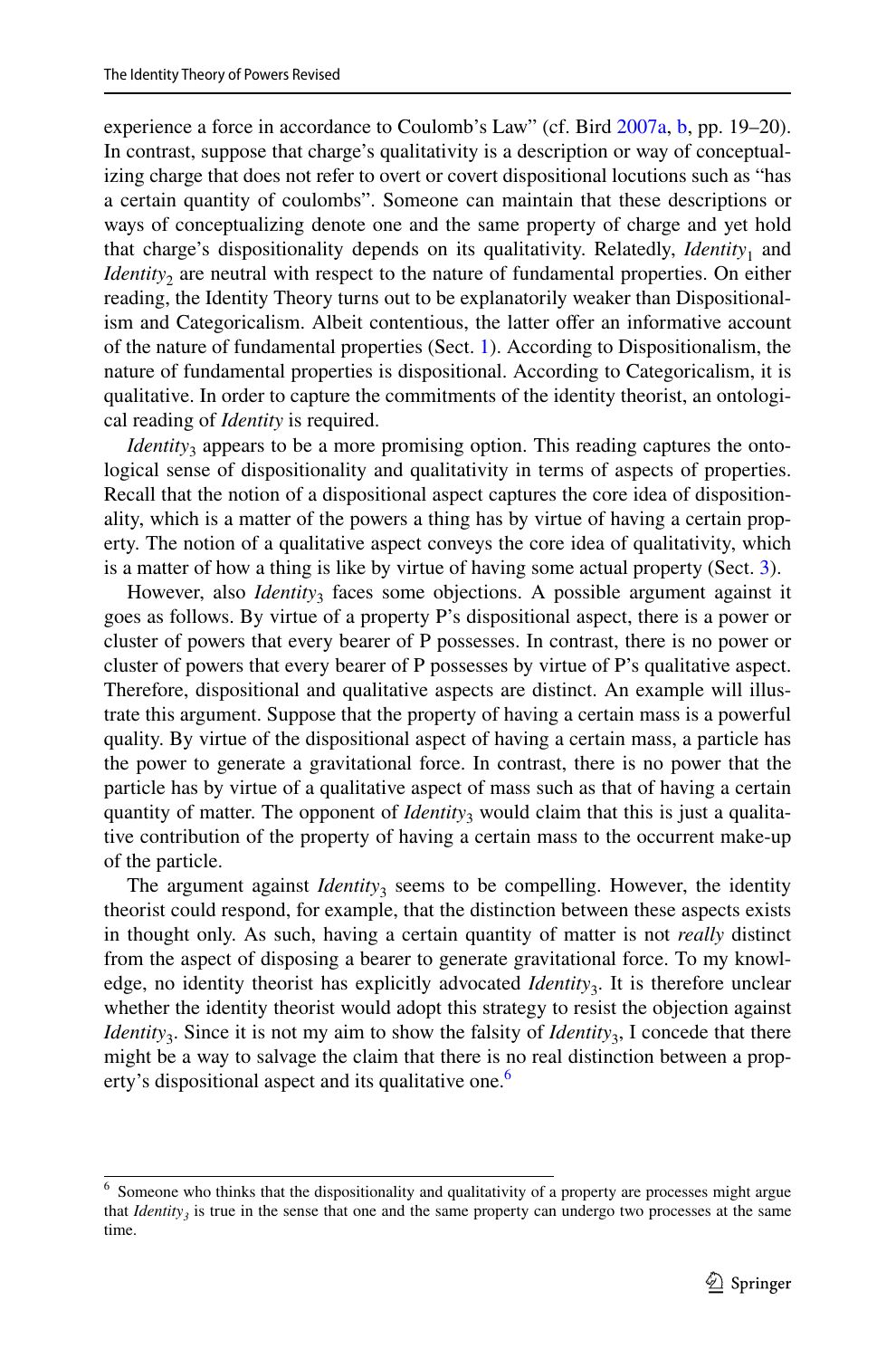It is worth repeating that my aim in this paper is to show that it is possible to articulate an account of powerful qualities that is not committed to any of the suggested readings of *Identity*. The claim here is conditional: if each of the proposed readings of *Identity* were fail, it would be still possible to endorse an account of fundamental powerful qualities. This is good news for those who think that the previous argument establishes the implausibility of *Identity*<sub>3</sub>.

It is worth noting that the identity theorist could resist the previous objections against *Identity*<sub>1</sub>, *Identity*<sub>2</sub>, and *Identity*<sub>3</sub> by claiming that the opponent failed to understand *Identity*. This strategy is always available, but not particularly illuminating. So let us suppose, for the sake of the argument, that the opponent is right; namely, that *Identity*<sub>1</sub>, *Identity*<sub>2</sub>, and *Identity*<sub>3</sub> are plausible interpretations of *Identity* but ill suited for its tenability. Shall we abandon the powerful qualities view? It does not seem so. The introduction of dispositional and qualitative aspects paves the way toward a novel account that renounces *Identity*.

The powerful qualities view can be understood as committed to the claim that every fundamental property has essentially dispositional and qualitative aspects (Sect. [3\)](#page-7-0). This is an ontological thesis about the ways fundamental properties are. By contrast, *Identity*<sub>1</sub> and *Identity*<sub>2</sub> are conceptual claims about the ways in which we can think of properties. These claims are clearly independent: one can endorse the powerful qualities view embracing neither *Identity*<sub>1</sub> nor *Identity*<sub>2</sub>. So if *Identity*<sub>1</sub> or *Identity*<sub>2</sub> were false, it would be still possible to hold the powerful qualities view.

Now let us consider *Identity<sub>3</sub>*, which states that there is no real distinction between a property's dispositional aspect and its qualitative one. The view that every fundamental property has dispositional and qualitative aspects does not depend on *Identity*3. It is possible to maintain that every fundamental property has dispositional and qualitative aspects without being committed the view that there is no real distinction between them. Even if we abandon *Identity<sub>3</sub>*, the resulting view is in the ballpark of the Identity Theory: every fundamental property has dispositional and qualitative aspects; these are aspects of one and "the same unitary property" (Martin [2008](#page-18-10), p. 63). Overall, it is therefore possible to preserve the powerful qualities view and its merits independently of whether *Identity* holds in any of the suggested readings. To put it diferently, the introduction of aspects allows us to maintain that every fundamental property has dispositional and qualitative aspects without being committed to any of the proposed versions of *Identity*. I argued that there are at least three advantages for favouring this approach. First, the introduction of aspects improves the precision of the Identity Theory. Second, and relatedly, it evades the charge of contradiction. Third, it clears the way toward a novel account of powerful qualities which has two significant merits: (1) it escapes the objections against the proposed interpretations of *Identity*; (2) it clarifes the ontological commitment of the powerful qualities view.

According to the proposed framework, aspects are ways properties are. By being supervenient on properties, they do not constitute a genuine addition to being (Sect. [3](#page-7-0)). One might wonder whether there is any reason for favouring an ontologically robust conception of aspects. An example of such a view is ofered by Taylor [\(2018](#page-18-12), pp. 1438–1439). Taylor proposes a *compound view* of powerful qualities as a middle ground between Categoricalism and a pure powers view. On Taylor's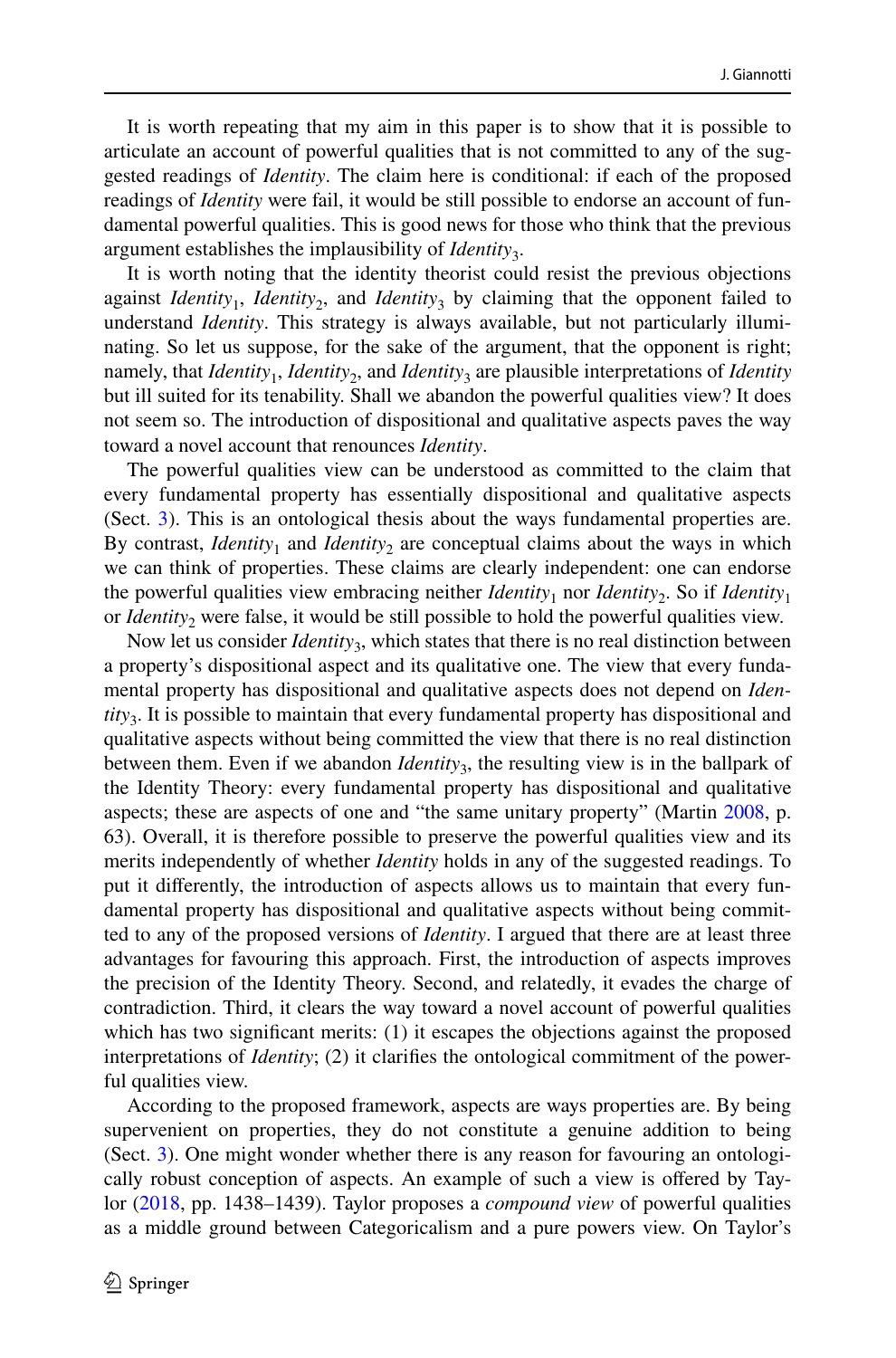compound view, properties are "essentially compounds of distinct dispositional and qualitative parts" (Taylor [2018,](#page-18-12) p. 1438). These 'parts' can be regarded as the ontologically heavyweight counterpart of aspects. The dispositional parts of a property contribute to the dispositions a bearer in some ways. In contrast, the qualitative parts are those that *do not* contribute to the dispositions of a bearer (ibid.). While its adoption presupposes the rejection of *Identity*, the compound view has two important advantages: frst, it is clearly diferent from a pure powers view; second, it is distinct from Categoricalism as traditionally understood (Taylor [2018,](#page-18-12) pp. 1438–1439). The frst merit has to do with Taylor's claim that the Identity Theory and the pure powers view fail to be distinct. According to Taylor, "neither position can claim an advantage over the other" for both views have access to the same theoretical resources [\(2018](#page-18-12), p. 1438). The second merit concerns the idea that properties, on the compound view, have their dispositional and qualitative parts (or aspects) essentially. In contrast, the categoricalist maintains that the dispositional contributions the possession of a property makes to its bearer are not essential to it. Thus the compound view is diferent from Categoricalism. Here I shall not discuss whether Taylor is right in thinking that the Identity Theory and the pure powers view fail to be distinct. Instead I shall concentrate on the question of whether there is any reason for favouring an ontologically lightweight conception of aspects over the compound view.

Call *dual aspect account* the view according to which properties have essentially dispositional and qualitative aspects thought of as in accordance to the proposed characterisation in Sect. [3.](#page-7-0) Like the compound view, the dual aspect account is distinct from both the pure powers view and Categoricalism.

The dual aspect account can be distinguished from the pure powers view by considering the nature of properties. If Taylor is right, then also pure powers have dispositional and qualitative aspects. However, only on the dual aspect account properties have a dual, dispositional and qualitative nature (Martin and Heil [1999,](#page-18-13) pp. 44–45; Martin [2008](#page-18-10), p. 44). In contrast, on the pure powers view, properties have only a dispositional, or powerful nature (e.g. Bird [2007a](#page-17-0)). The qualitativity of pure powers is only derivative. In same vein, the dual aspect account can be distinguished from Categoricalism. On the latter, the nature of properties is qualitative in the sense of being non-dispositional. The adoption of either the compound view or the dual aspect account does not confer any signifcant advantage with respect to the task of distinguishing powerful qualities from pure powers view or categorical properties. In this respect, the compound view and a dual aspect account are on a par. However, it seems to me that there are at least two reasons for favouring the latter over the former.

First, the dual aspect account does not force us to embrace a characterisation of qualitative aspects in opposition to the dispositional ones (cf. Taylor [2018](#page-18-12), p. 1438). Therefore, we evade an unlovely negative characterisation of qualitativity. Consequently, the dual aspect account preserves the spirit of the powerful qualities view. Recall that according to the powerful qualities theorist, the mutual exclusivity of the dispositional and the qualitative is "deeply fawed" (Heil [2003,](#page-18-11) p. 118).

Second, the dual aspect account is more parsimonious than the compound view. From the viewpoint of the dual aspect account, aspects are no addition to being with respect to the properties of which they are aspects (Sect. [3\)](#page-7-0). In contrast, on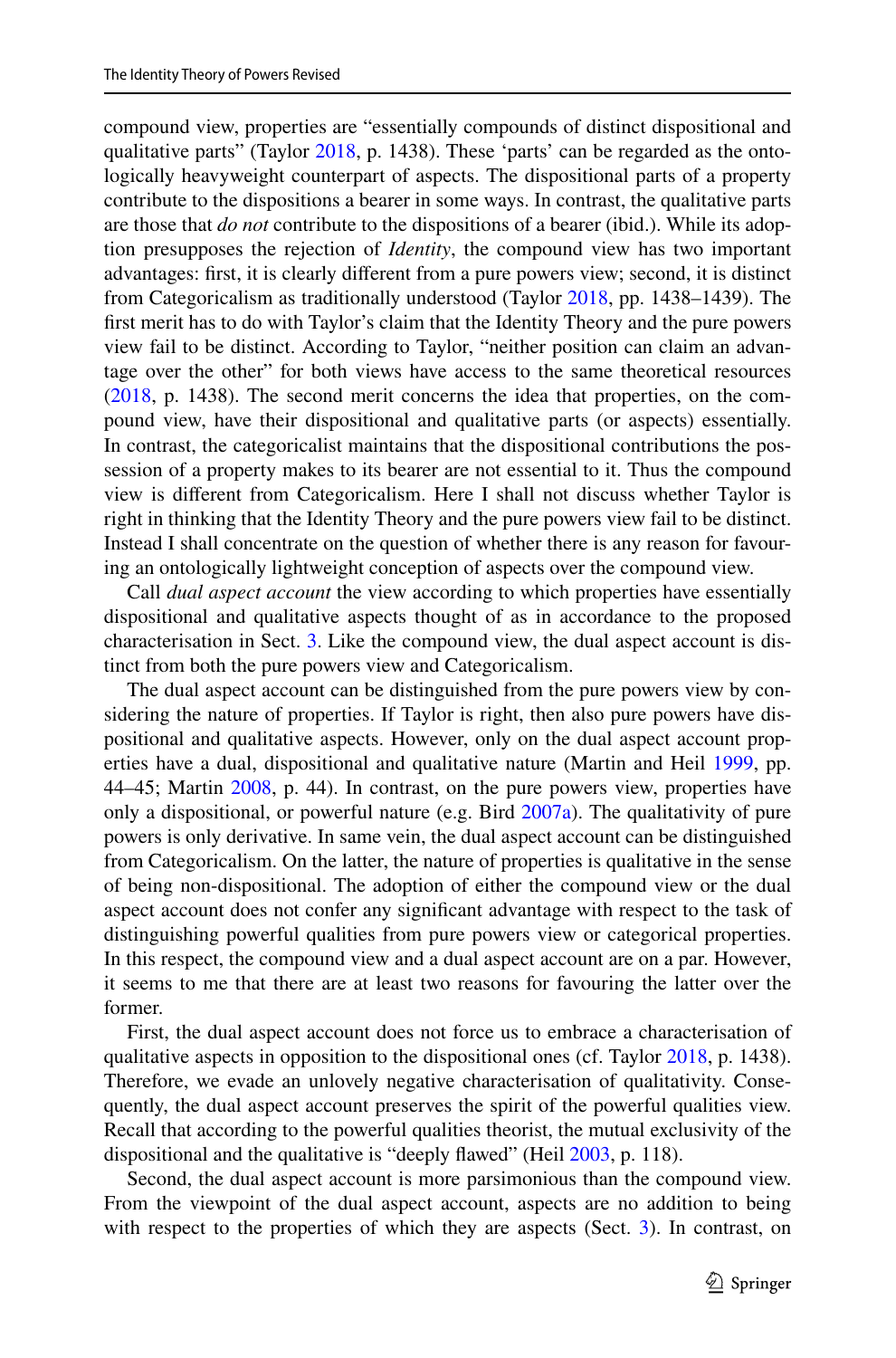the compound view, the dispositional and qualitative parts are ontologically robust aspects. A more precise assessment of these views will require further work. Both the dual aspect theorist and the advocate of the compound view must provide a rigorous characterisation of the relation between aspects and properties. This would be the task for a separate investigation. For present purposes, it suffice to note that the ontological parsimony of a dual aspect account represents yet another merit of the proposed conception of powerful qualities. Overall, the introduction of aspects is benefcial for it allows us: (1) to make the Identity Theory more precise; (2) to evade the charge of contradiction against it; and (3) to pave the way toward a dual aspect account of powerful qualities, which is not committed to *Identity* and is more parsimonious than other options in the vicinity such as the compound view outlined by Taylor ([2018\)](#page-18-12).

## **5 Conclusion**

The Identity Theory of powers is a serious contender among theories of fundamental properties. In its canonical version, however, it is committed to a controversial identity claim between the dispositionality and qualitativity of properties. In this paper, I showed that we could enjoy the benefts of the Identity Theory without embracing the identity between the dispositional and the qualitative. To accomplish this aim, I proposed a distinction between two senses of dispositionality and qualitativity: one conceptual, the other ontological. In light of such a distinction, I singled out three versions of the Identity Theory. I then argued that the conceptual versions fail to capture the ontological commitments of the identity theorist. The ontological version is more promising, but it faces a potential objection. Yet I contended that this objection does not threaten the powerful qualities theorist: I showed that there is room for an account of fundamental powerful qualities that is not committed to any of the suggested readings of the identity claim.

**Open Access** This article is distributed under the terms of the Creative Commons Attribution 4.0 International License ([http://creativecommons.org/licenses/by/4.0/\)](http://creativecommons.org/licenses/by/4.0/), which permits unrestricted use, distribution, and reproduction in any medium, provided you give appropriate credit to the original author(s) and the source, provide a link to the Creative Commons license, and indicate if changes were made.

#### **References**

<span id="page-17-6"></span><span id="page-17-5"></span><span id="page-17-4"></span><span id="page-17-3"></span><span id="page-17-2"></span><span id="page-17-1"></span><span id="page-17-0"></span>Armstrong, D. (1997). *A world of states of afairs*. Cambridge: Cambridge University Press. Armstrong, D. (2005). Four disputes about properties. *Synthese, 144,* 309–320. Barker, S. (2009). Dispositional monism, relational constitution, and quiddities. *Analysis, 69*(2), 242–250. Barker, S. (2013). The emperor's new metaphysics of powers. *Mind, 112*(487), 605–653. Bird, A. (2007a). *Nature's metaphysics*. New York: Oxford University Press. Bird, A. (2007b). The regress of pure powers? *The Philosophical Quarterly, 57*(229), 513–534. Campbell, K. (1990). *Abstract particulars*. Oxford: Blackwell.